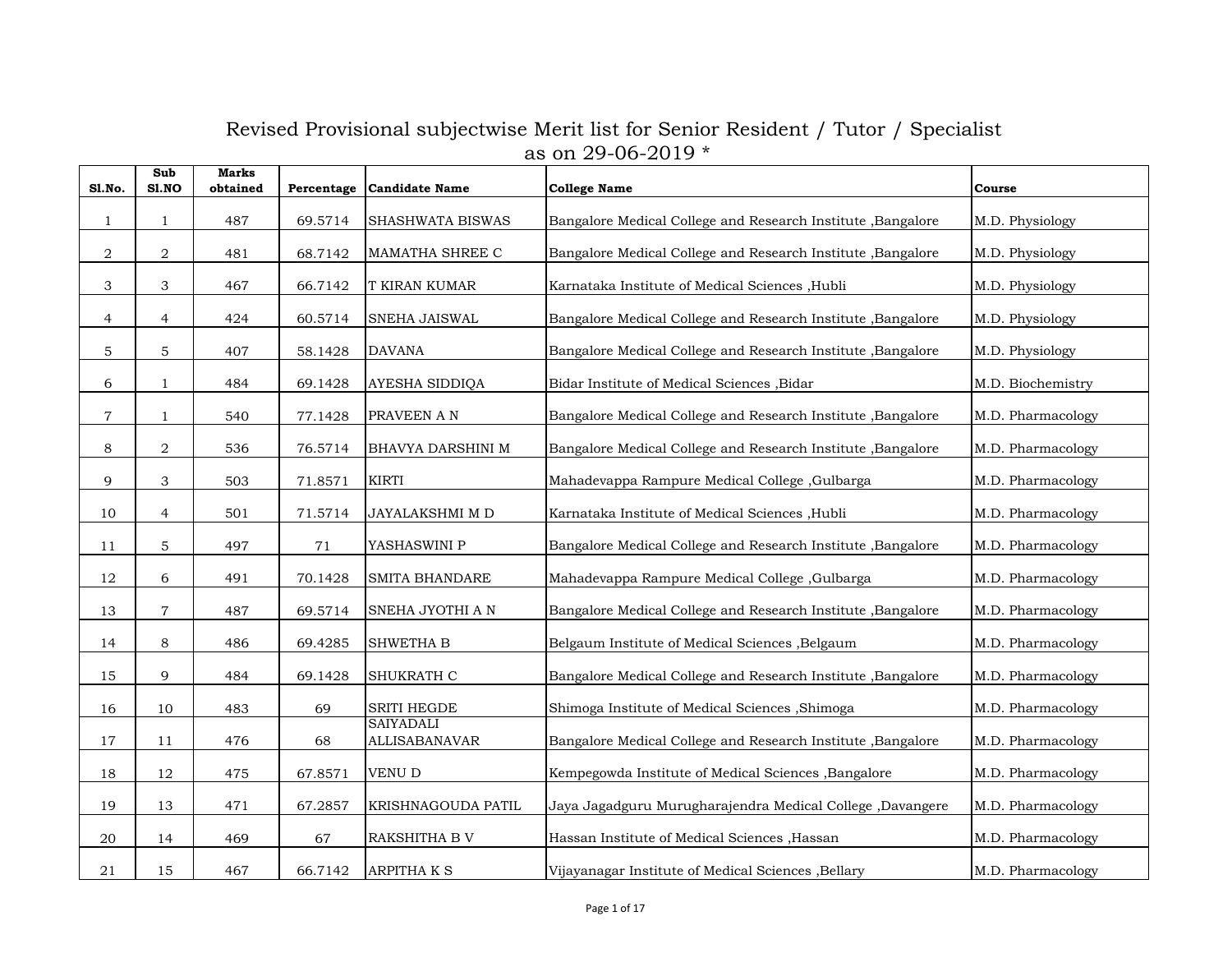| <b>S1.No.</b> | Sub<br>S1.NO   | <b>Marks</b><br>obtained | Percentage | <b>Candidate Name</b>             | <b>College Name</b>                                                    | Course            |
|---------------|----------------|--------------------------|------------|-----------------------------------|------------------------------------------------------------------------|-------------------|
| 22            | 16             | 465                      | 66.4285    | JYOTHSNA C S                      | Mandya Institute of Medical Sciences , Mandya                          | M.D. Pharmacology |
| 23            | 17             | 462                      | 66         | CHETANA D B                       | Vijayanagar Institute of Medical Sciences , Bellary                    | M.D. Pharmacology |
| 24            | 18             | 462                      | 66         | NEETA T GAVIMATH                  | Raichur Institute of Medical Sciences , Raichur                        | M.D. Pharmacology |
| 25            | 19             | 459                      | 65.5714    | LALITHA A                         | Bangalore Medical College and Research Institute, Bangalore            | M.D. Pharmacology |
| 26            | 20             | 456                      | 65.1428    | SHASHIKALA KONNUR                 | Mysore Medical College and Research Institute, Mysore                  | M.D. Pharmacology |
| 27            | 21             | 453                      | 64.7142    | LATHA KAMATH                      | Mysore Medical College and Research Institute, Mysore                  | M.D. Pharmacology |
| 28            | 22             | 450                      | 64.2857    | <b>MOHITH N</b>                   | Hassan Institute of Medical Sciences , Hassan                          | M.D. Pharmacology |
| 29            | 23             | 445                      | 63.5714    | KAVYASHREE A C                    | Bangalore Medical College and Research Institute, Bangalore            | M.D. Pharmacology |
| 30            | 24             | 444                      | 63.4285    | <b>LATHA S</b>                    | Jaya Jagadguru Murugharajendra Medical College, Davangere              | M.D. Pharmacology |
| 31            | 25             | 439                      | 62.7142    | SIDDARAMESHWAR C B                | S. Nijalingappa Medical College and Research Centre , Bagalkot         | M.D. Pharmacology |
| 32            | 26             | 438                      | 62.5714    | DIVYASHREE L R                    | Belgaum Institute of Medical Sciences , Belgaum                        | M.D. Pharmacology |
| 33            | 27             | 436                      | 62.2857    | DARSHAN C L                       | K.Venkataramana Gowda Medical College and Hospital ,Sullia             | M.D. Pharmacology |
| 34            | 28             | 434                      | 62         | <b>VIVEKANAND</b>                 | Bidar Institute of Medical Sciences , Bidar                            | M.D. Pharmacology |
| 35            | 29             | 415                      | 59.2857    | DR.DIVYASHREE C R                 | Hassan Institute of Medical Sciences , Hassan                          | M.D. Pharmacology |
| 36            | 30             | 406                      | 58         | <b>AMRUTHA DWARKNATH</b><br>TORVI | Bidar Institute of Medical Sciences , Bidar                            | M.D. Pharmacology |
| 37            | 1              | 498                      | 71.1428    | RAMYA NAYAK                       | Shymanuru Shivashankarappa Institute Of Medical Sciences<br>,Davangere | M.D. Pathology    |
| 38            | $\overline{a}$ | 495                      | 70.7142    | PRATIMA MANOHAR<br><b>PATTAR</b>  | Mahadevappa Rampure Medical College , Gulbarga                         | M.D. Pathology    |
| 39            | 3              | 493                      | 70.4285    | SHRUTI D PATTANSHETTY             | Shymanuru Shivashankarappa Institute Of Medical Sciences<br>,Davangere | M.D. Pathology    |
| 40            | $\overline{4}$ | 492                      | 70.2857    | YASHICA GOWDA R                   | Kempegowda Institute of Medical Sciences , Bangalore                   | M.D. Pathology    |
| 41            | 5              | 484                      | 69.1428    | NIKHIL P V                        | Karnataka Institute of Medical Sciences ,Hubli                         | M.D. Pathology    |
| 42            | 6              | 483                      | 69         | APARNA MURALIDHAR                 | Kempegowda Institute of Medical Sciences, Bangalore                    | M.D. Pathology    |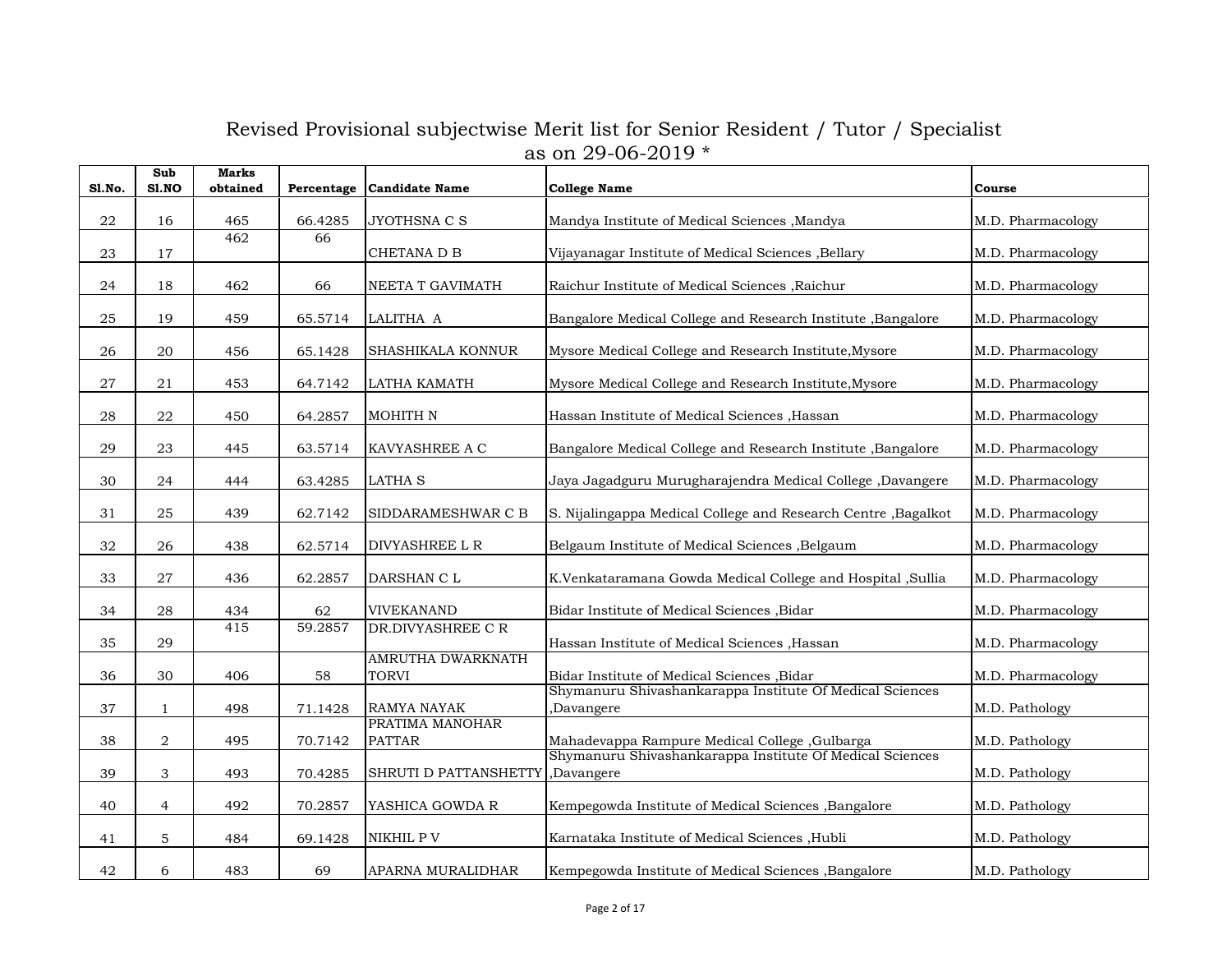| Sl.No. | Sub<br>S1.NO   | <b>Marks</b><br>obtained | Percentage | <b>Candidate Name</b>                   | <b>College Name</b>                                                      | Course         |
|--------|----------------|--------------------------|------------|-----------------------------------------|--------------------------------------------------------------------------|----------------|
|        |                |                          |            |                                         | Adichunchanagiri Institute of Medical Sciences , Bellur, Mandya          |                |
| 43     | $\overline{7}$ | 473                      | 67.5714    | AVINASH SINGH                           | Dist.                                                                    | M.D. Pathology |
| 44     | $\,8\,$        | 469                      | 67         | <b>SUDHAVB</b>                          | Karnataka Institute of Medical Sciences , Hubli                          | M.D. Pathology |
| 45     | 9              | 464                      | 66.2857    | <b>SUSHMITAH</b>                        | Jaya Jagadguru Murugharajendra Medical College ,Davangere                | M.D. Pathology |
| 46     | 10             | 463                      | 66.1428    | NAVYASHREE N                            | Karnataka Institute of Medical Sciences , Hubli                          | M.D. Pathology |
| 47     | 11             | 458                      | 65.4285    | SHRUTHI H                               | M.V.J.Medical College and Research Hospital , Channasandra,<br>Bangalore | M.D. Pathology |
| 48     | 12             | 456                      | 65.1428    | SUPRIYA K                               | Karnataka Institute of Medical Sciences , Hubli                          | M.D. Pathology |
| 49     | 13             | 455                      | 65         | <b>HEMA A V</b>                         | Jaya Jagadguru Murugharajendra Medical College ,Davangere                | M.D. Pathology |
| 50     | 14             | 455                      | 65         | <b>NISHANTH B S</b>                     | Shymanuru Shivashankarappa Institute Of Medical Sciences<br>Davangere,   | M.D. Pathology |
| 51     | 15             | 454                      | 64.8571    | <b>NAHIDA AFSHAN M</b><br><b>SHIGLI</b> | Karnataka Institute of Medical Sciences ,Hubli                           | M.D. Pathology |
| 52     | 16             | 448                      | 64         | <b>HIMANI GUPTA</b>                     | Jaya Jagadguru Murugharajendra Medical College ,Davangere                | M.D. Pathology |
| 53     | 17             | 446                      | 63.7142    | <b>MEGHANA P</b>                        | Mysore Medical College and Research Institute, Mysore                    | M.D. Pathology |
| 54     | 18             | 442                      | 63.1428    | MOIZAH NAJAM                            | Mysore Medical College and Research Institute, Mysore                    | M.D. Pathology |
| 55     | 19             | 440                      | 62.8571    | SHASHIDHARA TS                          | Bangalore Medical College and Research Institute , Bangalore             | M.D. Pathology |
| 56     | 20             | 440                      | 62.8571    | MURALI KRISHNA E                        | Vijayanagar Institute of Medical Sciences , Bellary                      | M.D. Pathology |
| 57     | 21             | 433                      | 61.8571    | DEEPA S RATHOD                          | K.Venkataramana Gowda Medical College and Hospital ,Sullia               | M.D. Pathology |
| 58     | 22             | 424                      | 60.5714    | VARSHA MUCHARLA                         | Vijayanagar Institute of Medical Sciences , Bellary                      | M.D. Pathology |
| 59     | 23             | 423                      | 60.4285    | SHWETHA PALLAVI M S                     | Dr. B.R. Ambedkar Medical College , Bangalore                            | M.D. Pathology |
| 60     | 24             | 421                      | 60.1428    | MADHURI DINDALKOPPA                     | Sri Dharmasthala Manjunatheshwara Medical college, Dharwad               | M.D. Pathology |
| 61     | 25             | 413                      | 59         | C JAYANI                                | Mysore Medical College and Research Institute, Mysore                    | M.D. Pathology |
| 62     | 26             | 410                      | 58.5714    | <b>ASHWINI N</b>                        | Bangalore Medical College and Research Institute, Bangalore              | M.D. Pathology |
| 63     | 27             | 405                      | 57.8571    | RESHMA A NADAF                          | Bangalore Medical College and Research Institute, Bangalore              | M.D. Pathology |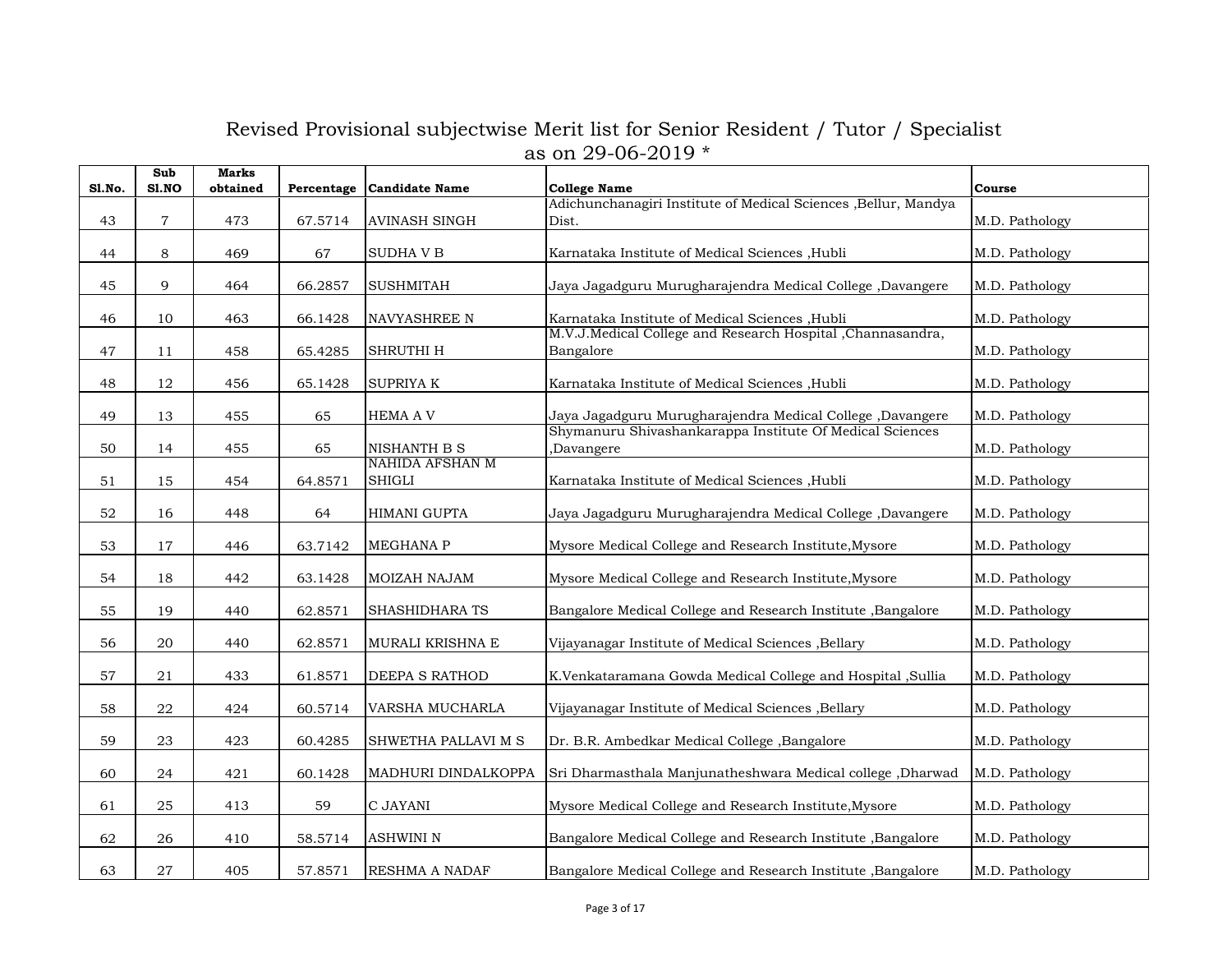| <b>S1.No.</b> | Sub<br>S1.NO   | <b>Marks</b><br>obtained | Percentage | <b>Candidate Name</b> | <b>College Name</b>                                          | Course                  |
|---------------|----------------|--------------------------|------------|-----------------------|--------------------------------------------------------------|-------------------------|
| 64            | ${\bf 28}$     | 402                      | 57.4285    | DEEPTHI J S           | Rajarajeshwari Medical College and Hospital , Bangalore      | M.D. Pathology          |
| 65            | 29             | 399                      | 57         | CHAITHRA M S          | Mysore Medical College and Research Institute, Mysore        | M.D. Pathology          |
| 66            | 30             | 396                      | 56.5714    | SYEDA SEEMA ANJUM     | Mandya Institute of Medical Sciences , Mandya                | M.D. Pathology          |
| 67            | 31             | 365                      | 52.1428    | MADHU A B             | M.S.Ramaiah Medical College ,Bangalore                       | M.D. Pathology          |
| 68            | $\mathbf{1}$   | 465                      | 66.4285    | ASHWINI SONDAKAR      | Bangalore Medical College and Research Institute, Bangalore  | M.D. Microbiology       |
| 69            | $\,2$          | 459                      | 65.5714    | MALLIKA N             | Vijayanagar Institute of Medical Sciences , Bellary          | M.D. Microbiology       |
| 70            | 3              | 456                      | 65.1428    | NAZNEEN FATIMA        | Khaja Bande Navaz Institute Of Medical Sciences , Gulbarga   | M.D. Microbiology       |
| 71            | $\overline{4}$ | 454                      | 64.8571    | ASHWIN CHITRABANU N   | A.J.Institute of Medical Sciences , Mangalore                | M.D. Microbiology       |
| 72            | $\mathbf 5$    | 440                      | 62.8571    | SNEHA P NAIK          | Jaya Jagadguru Murugharajendra Medical College, Davangere    | M.D. Microbiology       |
| 73            | $\,$ 6 $\,$    | 427                      | 61         | <b>SWATI BHAT</b>     | Mysore Medical College and Research Institute, Mysore        | M.D. Microbiology       |
| 74            | $\overline{7}$ | 425                      | 60.7142    | <b>AKSHATA UPPAR</b>  | Bangalore Medical College and Research Institute , Bangalore | M.D. Microbiology       |
| 75            | 8              | 418                      | 59.7142    | CHANDINI M R          | Mysore Medical College and Research Institute, Mysore        | M.D. Microbiology       |
| 76            | 9              | 412                      | 58.8571    | <b>SHARLEER</b>       | Mandya Institute of Medical Sciences , Mandya                | M.D. Microbiology       |
| 77            | 10             | 409                      | 58.4285    | SMITHA N R            | Karnataka Institute of Medical Sciences ,Hubli               | M.D. Microbiology       |
| 78            | $\mathbf{1}$   | 495                      | 70.7142    | I SUSHIL KUMAR        | Bangalore Medical College and Research Institute, Bangalore  | M.D. Community Medicine |
| 79            | $\,2$          | 493                      | 70.4285    | MANASA K              | Mysore Medical College and Research Institute, Mysore        | M.D. Community Medicine |
| 80            | 3              | 489                      | 69.8571    | KAVITHA M             | Bangalore Medical College and Research Institute , Bangalore | M.D. Community Medicine |
| 81            | $\overline{4}$ | 487                      | 69.5714    | MYTHILY M R           | Mandya Institute of Medical Sciences , Mandya                | M.D. Community Medicine |
| 82            | $\mathbf 5$    | 485                      | 69.2857    | SAJJA JAYASHREE       | Mysore Medical College and Research Institute, Mysore        | M.D. Community Medicine |
| 83            | $\,$ 6 $\,$    | 471                      | 67.2857    | PADMINI D B           | Bangalore Medical College and Research Institute , Bangalore | M.D. Community Medicine |
| 84            | $\overline{7}$ | 467                      | 66.7142    | <b>SATISH GHATAGE</b> | Jaya Jagadguru Murugharajendra Medical College, Davangere    | M.D. Community Medicine |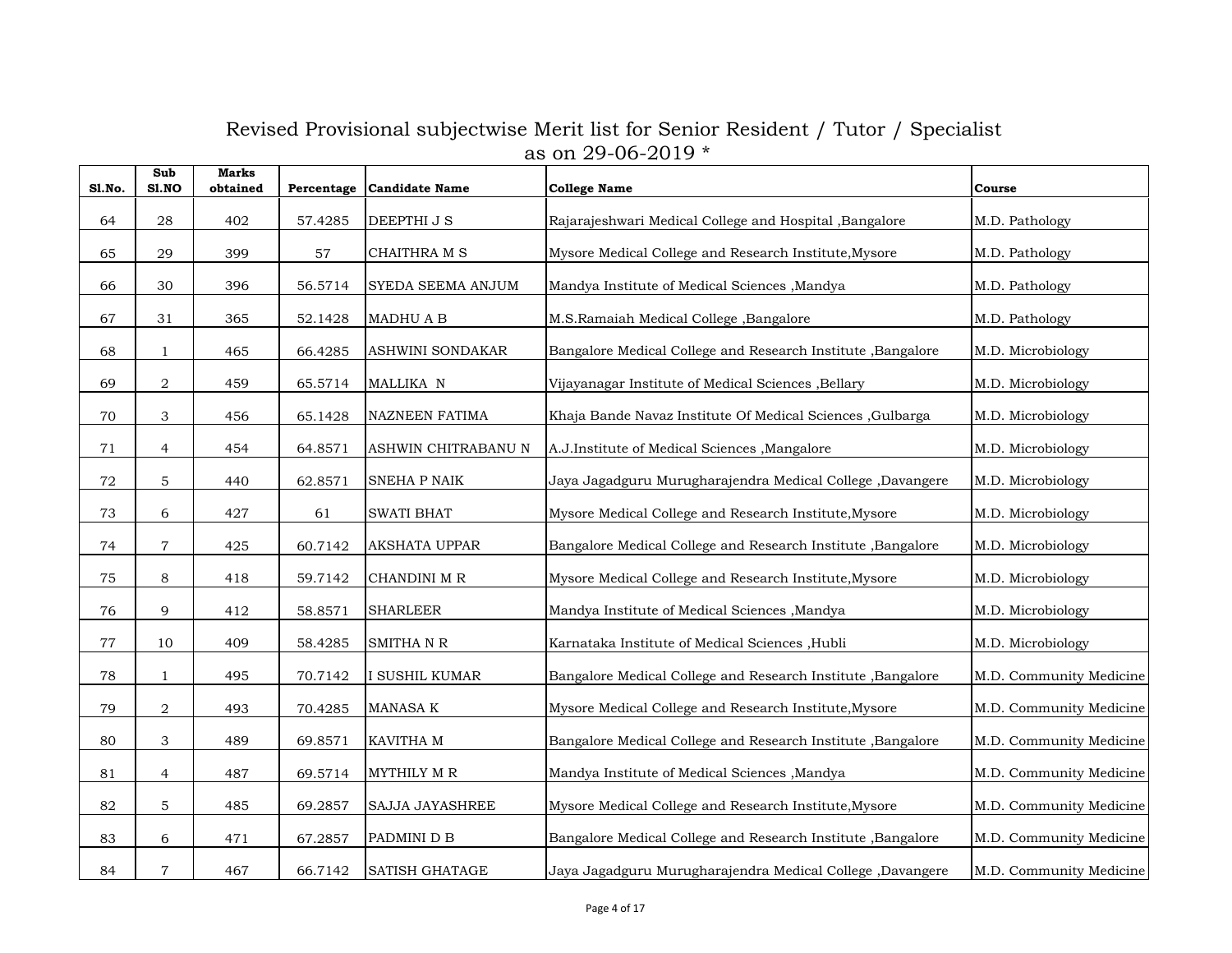| Sl.No. | Sub<br>S1.NO   | <b>Marks</b><br>obtained | Percentage | <b>Candidate Name</b>                 | <b>College Name</b>                                                      | Course                  |
|--------|----------------|--------------------------|------------|---------------------------------------|--------------------------------------------------------------------------|-------------------------|
| 85     | 8              | 466                      | 66.5714    | SHRUTI KARDALKAR                      | Sri Dharmasthala Manjunatheshwara Medical college, Dharwad               | M.D. Community Medicine |
| 86     | 9              | 462                      | 66         | SRIDEVI N H                           | Shimoga Institute of Medical Sciences , Shimoga                          | M.D. Community Medicine |
| 87     | 10             | 462                      | 66         | NETRAVATI AMBIGER                     | Bangalore Medical College and Research Institute, Bangalore              | M.D. Community Medicine |
| 88     | 11             | 453                      | 64.7142    | <b>MANASA A R</b>                     | Kempegowda Institute of Medical Sciences , Bangalore                     | M.D. Community Medicine |
| 89     | 12             | 450                      | 64.2857    | BHARATH J                             | Mandya Institute of Medical Sciences , Mandya                            | M.D. Community Medicine |
| 90     | 13             | 450                      | 64.2857    | <b>BUSHRA JABEEN</b>                  | Dr. B.R. Ambedkar Medical College, Bangalore                             | M.D. Community Medicine |
| 91     | 14             | 444                      | 63.4285    | <b>SHRAVYA ALVA</b>                   | Rajarajeshwari Medical College and Hospital , Bangalore                  | M.D. Community Medicine |
| 92     | 15             | 436                      | 62.2857    | KAVYA N P                             | Karnataka Institute of Medical Sciences , Hubli                          | M.D. Community Medicine |
| 93     | 16             | 434                      | 62         | <b>MADONNA JAMES</b><br><b>DSOUZA</b> | Shymanuru Shivashankarappa Institute Of Medical Sciences<br>Davangere    | M.D. Community Medicine |
| 94     | 17             | 427                      | 61         | PRAKRUTHI R A                         | Kempegowda Institute of Medical Sciences , Bangalore                     | M.D. Community Medicine |
| 95     | 18             | 427                      | 61         | <b>KALAL</b><br><b>SUBHASHCHANDRA</b> | Raichur Institute of Medical Sciences , Raichur                          | M.D. Community Medicine |
| 96     | 19             | 421                      | 60.1428    | <b>SANDHYA G</b>                      | K.Venkataramana Gowda Medical College and Hospital , Sullia              | M.D. Community Medicine |
| 97     | 20             | 420                      | 60         | <b>KESARAM RESHMA</b><br><b>REDDY</b> | Hassan Institute of Medical Sciences , Hassan                            | M.D. Community Medicine |
| 98     | 21             | 401                      | 57.2857    | DR SHWETHA A<br>NERALAKATTE           | M.S.Ramaiah Medical College, Bangalore                                   | M.D. Community Medicine |
| 99     | 22             | 394                      | 56.2857    |                                       | BHARAT PADMASHALI B S Vijayanagar Institute of Medical Sciences, Bellary | M.D. Community Medicine |
| 100    | $\mathbf{1}$   | 470                      | 67.1428    | VIDUSHA VIJAY                         | Bangalore Medical College and Research Institute , Bangalore             | M.D. Forensic Medicine  |
| 101    | 2              | 445                      | 63.5714    | MAHESH DEVADAS                        | Karnataka Institute of Medical Sciences , Hubli                          | M.D. Forensic Medicine  |
| 102    | 3              | 439                      | 62.7142    | <b>SURAJ</b>                          | Raichur Institute of Medical Sciences , Raichur                          | M.D. Forensic Medicine  |
| 103    | $\mathbf{1}$   | 484                      | 69.1428    | <b>NAVYASHREE S</b>                   | Father Muller Institute of Med. Education and Research<br>Mangalore,     | M.D. Dermatology        |
| 104    | $\overline{2}$ | 482                      | 68.8571    | SRILAKSHMI N                          | Shymanuru Shivashankarappa Institute Of Medical Sciences<br>Davangere,   | M.D. Dermatology        |
| 105    | 3              | 477                      | 68.1428    | <b>RADHIKA S R</b>                    | Kempegowda Institute of Medical Sciences , Bangalore                     | M.D. Dermatology        |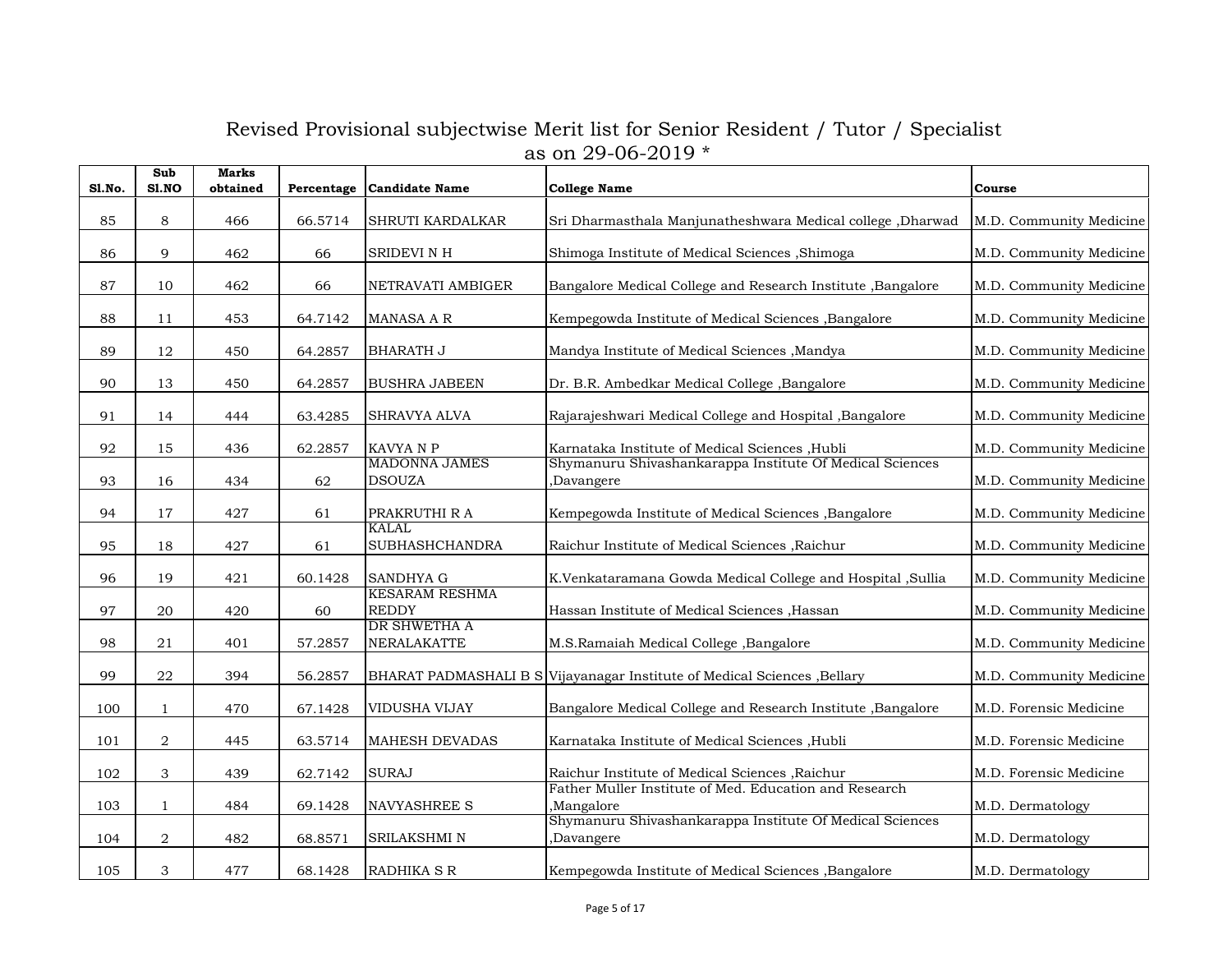| Sl.No. | Sub<br>S1.NO     | <b>Marks</b><br>obtained | Percentage | <b>Candidate Name</b>                    | <b>College Name</b>                                                      | Course             |
|--------|------------------|--------------------------|------------|------------------------------------------|--------------------------------------------------------------------------|--------------------|
| 106    | $\overline{4}$   | 457                      | 65.2857    | SRIDEVI PATIL C                          | Vijayanagar Institute of Medical Sciences , Bellary                      | M.D. Dermatology   |
| 107    | $\mathbf 5$      | 447                      | 63.8571    | SHRUTI MOHAN KUDARI                      | Mysore Medical College and Research Institute, Mysore                    | M.D. Dermatology   |
| 108    | 6                | 446                      | 63.7142    | MOUNICA C                                | Bangalore Medical College and Research Institute, Bangalore              | M.D. Dermatology   |
| 109    | $\overline{7}$   | 445                      | 63.5714    | NAVEEN KUMAR A C                         | Hassan Institute of Medical Sciences , Hassan                            | M.D. Dermatology   |
| 110    | $\,8\,$          | 436                      | 62.2857    | <b>MAHESHWARI</b>                        | Bangalore Medical College and Research Institute, Bangalore              | M.D. Dermatology   |
| 111    | 9                | 434                      | 62         | SANJAY THEJASWI R                        | Karnataka Institute of Medical Sciences , Hubli                          | M.D. Dermatology   |
| 112    | $\mathbf{1}$     | 444                      | 63.4285    | KIRAN KUMAR BR                           | Vydehi Institute of Medical Science and Research Centre<br>Bangalore,    | M.D. Radio Therapy |
| 113    | 2                | 439                      | 62.7142    | LITHIKA LAVANYA M                        | M.S.Ramaiah Medical College, Bangalore                                   | M.D. Radio Therapy |
| 114    | 3                | 426                      | 60.8571    | <b>POORNACHANDRA</b><br><b>TEJASWI S</b> | Kidwai Cancer Institute, Bangalore                                       | M.D. Radio Therapy |
| 115    | $\overline{4}$   | 387                      | 55.2857    | KALYANI PREMCHANDRA                      | Father Muller Institute of Med. Education and Research<br>Mangalore,     | M.D. Radio Therapy |
| 116    | $\mathbf{1}$     | 566                      | 80.8571    | SWATHI S SANJEE                          | A.J.Institute of Medical Sciences , Mangalore                            | M.D. Paediatrics   |
| 117    | $\boldsymbol{2}$ | 482                      | 68.8571    | RANJITHA C R                             | Bangalore Medical College and Research Institute , Bangalore             | M.D. Paediatrics   |
| 118    | $\mathfrak 3$    | 466                      | 66.5714    | SUPRIYA N                                | Indira Gandhi Institute of Child Health , Bangalore                      | M.D. Paediatrics   |
| 119    | $\overline{4}$   | 462                      | 66         | <b>SUSHIL KUMAR K</b>                    | Jaya Jagadguru Murugharajendra Medical College ,Davangere                | M.D. Paediatrics   |
| 120    | 5                | 458                      | 65.4285    | UDDHAVA V KINHAL                         | Indira Gandhi Institute of Child Health , Bangalore                      | M.D. Paediatrics   |
| 121    | 6                | 455                      | 65         | MANU M A                                 | Bangalore Medical College and Research Institute, Bangalore              | M.D. Paediatrics   |
| 122    | $\overline{7}$   | 451                      | 64.4285    | <b>DIVYASHREE P</b>                      | Bangalore Medical College and Research Institute, Bangalore              | M.D. Paediatrics   |
| 123    | 8                | 450                      | 64.2857    | SUMA D                                   | Karnataka Institute of Medical Sciences , Hubli                          | M.D. Paediatrics   |
| 124    | 9                | 446                      | 63.7142    | RACHANA R D                              | Mysore Medical College and Research Institute, Mysore                    | M.D. Paediatrics   |
| 125    | 10               | 437                      | 62.4285    | SWATHI N K                               | M.S.Ramaiah Medical College, Bangalore                                   | M.D. Paediatrics   |
| 126    | 11               | 437                      | 62.4285    | VADLAMUDY VINAY                          | Adichunchanagiri Institute of Medical Sciences , Bellur, Mandya<br>Dist. | M.D. Paediatrics   |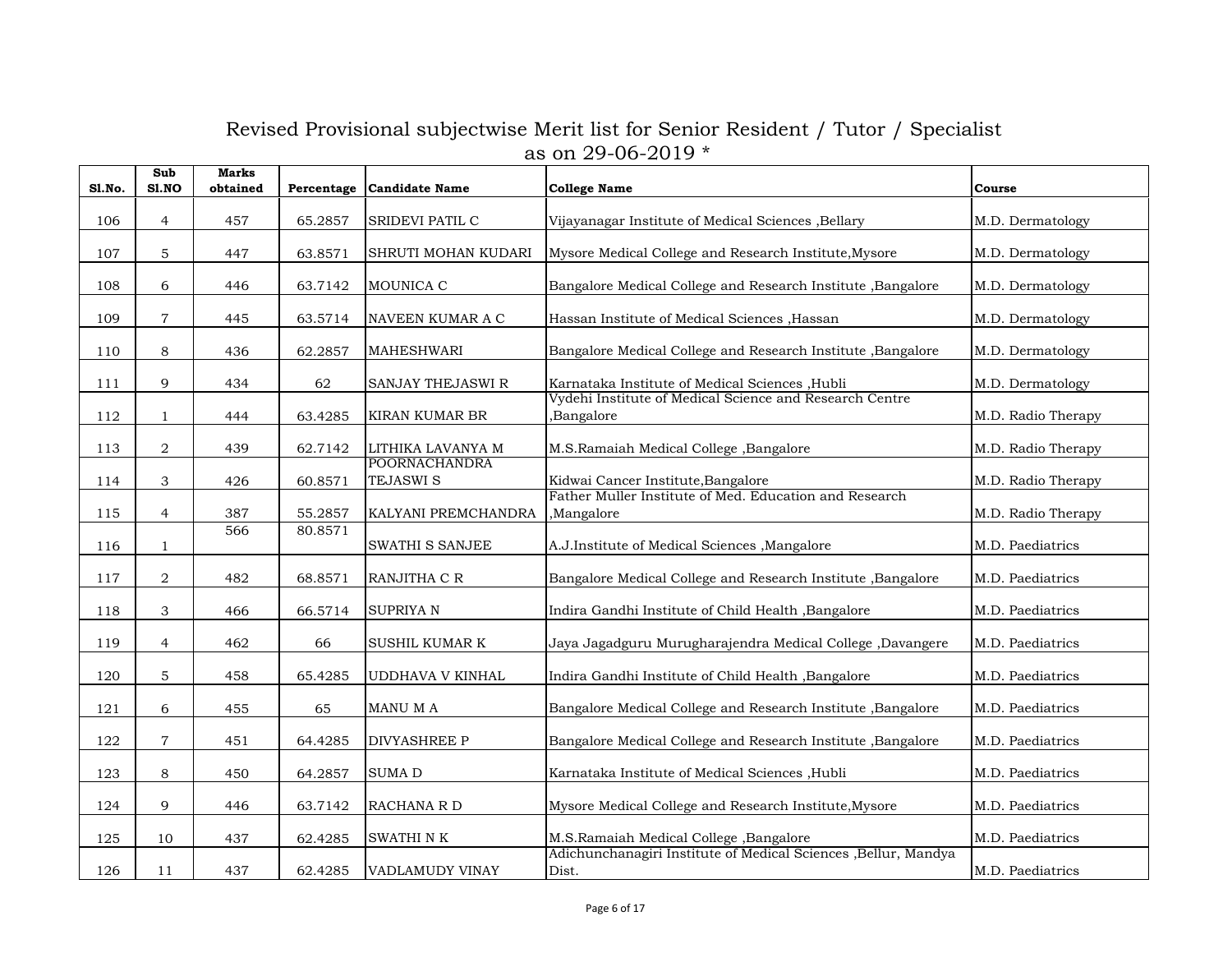| Sl.No. | Sub<br>S1.NO   | <b>Marks</b><br>obtained | Percentage | <b>Candidate Name</b>                     | <b>College Name</b>                                                    | Course                |
|--------|----------------|--------------------------|------------|-------------------------------------------|------------------------------------------------------------------------|-----------------------|
| 127    | 12             | 431                      | 61.5714    | VIDHYADHAR V                              | Indira Gandhi Institute of Child Health , Bangalore                    | M.D. Paediatrics      |
| 128    | 13             | 431                      | 61.5714    | <b>CHIRANTH S B</b><br>POORNA CHANDRA RAO | Father Muller Institute of Med. Education and Research<br>,Mangalore   | M.D. Paediatrics      |
| 129    | 14             | 427                      | 61         | M <sub>N</sub>                            | Mahadevappa Rampure Medical College, Gulbarga                          | M.D. Paediatrics      |
| 130    | 15             | 426                      | 60.8571    | <b>JAYARAJ HARSOOR</b>                    | Karnataka Institute of Medical Sciences , Hubli                        | M.D. Paediatrics      |
| 131    | 16             | 424                      | 60.5714    | VIDHI B MEHTA                             | Rajarajeshwari Medical College and Hospital , Bangalore                | M.D. Paediatrics      |
| 132    | 17             | 423                      | 60.4285    | VIJAY KOLHAR                              | Indira Gandhi Institute of Child Health , Bangalore                    | M.D. Paediatrics      |
| 133    | 18             | 404                      | 57.7142    | UJWAL M V                                 | S. Nijalingappa Medical College and Research Centre , Bagalkot         | M.D. Paediatrics      |
| 134    | 19             | 398                      | 56.8571    | <b>MANJUNATH R</b>                        | K.Venkataramana Gowda Medical College and Hospital , Sullia            | M.D. Paediatrics      |
| 135    | 20             | 395                      | 56.4285    | K MOHAMMED MUSTHAQ<br><b>AHAMED</b>       | Bangalore Medical College and Research Institute , Bangalore           | M.D. Paediatrics      |
| 136    | 21             | 390                      | 55.7142    | <b>SHWETA</b>                             | Mysore Medical College and Research Institute, Mysore                  | M.D. Paediatrics      |
| 137    | 22             | 382                      | 54.5714    | <b>ABHISHEK</b>                           | Mahadevappa Rampure Medical College , Gulbarga                         | M.D. Paediatrics      |
| 138    | $\mathbf{1}$   | 486                      | 69.4285    | SHAMBHAVI K R                             | Bangalore Medical College and Research Institute , Bangalore           | M.D. General Medicine |
| 139    | $\sqrt{2}$     | 469                      | 67         | SHILPA TA                                 | Bangalore Medical College and Research Institute , Bangalore           | M.D. General Medicine |
| 140    | 3              | 453                      | 64.7142    | <b>RISHIKA REDDY</b>                      | Mahadevappa Rampure Medical College , Gulbarga                         | M.D. General Medicine |
| 141    | $\overline{4}$ | 452                      | 64.5714    | <b>MURALIDHAR H</b>                       | Shymanuru Shivashankarappa Institute Of Medical Sciences<br>,Davangere | M.D. General Medicine |
| 142    | $\mathbf{5}$   | 449                      | 64.1428    | <b>SHARANABASAVA</b>                      | A.J.Institute of Medical Sciences , Mangalore                          | M.D. General Medicine |
| 143    | $\,$ 6 $\,$    | 448                      | 64         | <b>GANESHGOUDA</b><br>MAJIGOUDRA          | Karnataka Institute of Medical Sciences , Hubli                        | M.D. General Medicine |
| 144    | $\overline{7}$ | 441                      | 63         | AVINASH H R                               | Bangalore Medical College and Research Institute , Bangalore           | M.D. General Medicine |
| 145    | 8              | 439                      | 62.7142    | CHAITRA M G A                             | Dr. B.R. Ambedkar Medical College , Bangalore                          | M.D. General Medicine |
| 146    | 9              | 437                      | 62.4285    | K KAVYAMALA                               | Vydehi Institute of Medical Science and Research Centre<br>Bangalore,  | M.D. General Medicine |
| 147    | 10             | 435                      | 62.1428    | <b>V SUNITHA</b>                          | Vijayanagar Institute of Medical Sciences , Bellary                    | M.D. General Medicine |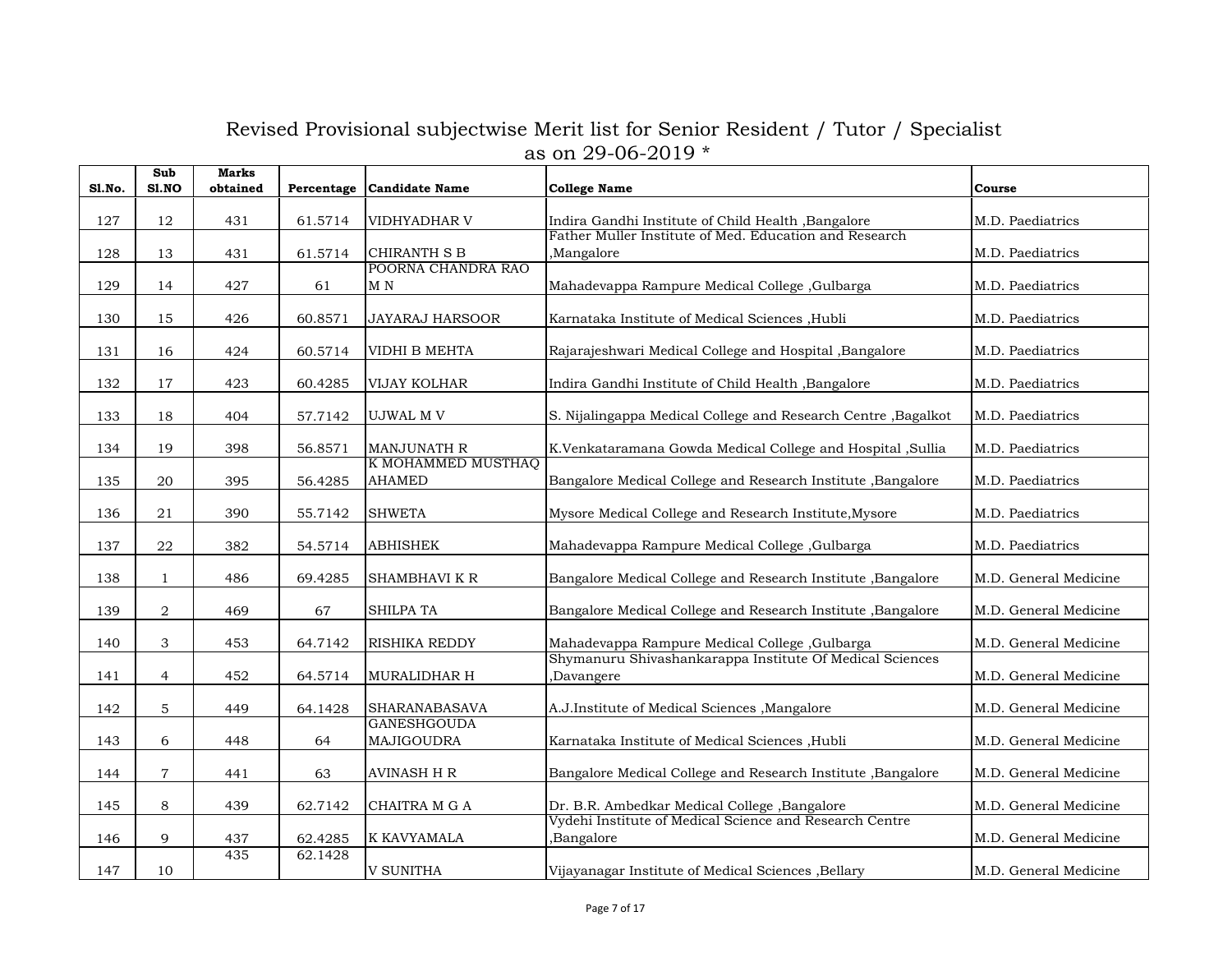| <b>S1.No.</b> | Sub<br>S1.NO | <b>Marks</b><br>obtained | Percentage | <b>Candidate Name</b>                   | <b>College Name</b>                                                      | Course                |
|---------------|--------------|--------------------------|------------|-----------------------------------------|--------------------------------------------------------------------------|-----------------------|
| 148           | 11           | 435                      | 62.1428    | <b>AAKASH ANDGI</b>                     | Navodaya Medical College , Raichur                                       | M.D. General Medicine |
| 149           | 12           | 434                      | 62         | VINOD NAYANEGALI                        | Jaya Jagadguru Murugharajendra Medical College, Davangere                | M.D. General Medicine |
| 150           | 13           | 433                      | 61.8571    | <b>VEERESH B HUBBALLI</b>               | Karnataka Institute of Medical Sciences , Hubli                          | M.D. General Medicine |
| 151           | 14           | 432                      | 61.7142    | SADDAM HUSSAIN S                        | Mysore Medical College and Research Institute, Mysore                    | M.D. General Medicine |
| 152           | 15           | 432                      | 61.7142    | <b>NAVYASHREE S</b><br><b>KATTIMANI</b> | Vijayanagar Institute of Medical Sciences , Bellary                      | M.D. General Medicine |
| 153           | 16           | 428                      | 61.1428    | NARRA LAVANYA                           | Kempegowda Institute of Medical Sciences , Bangalore                     | M.D. General Medicine |
| 154           | 17           | 419                      | 59.8571    | RAVI KUMAR U                            | Bangalore Medical College and Research Institute, Bangalore              | M.D. General Medicine |
| 155           | 18           | 419                      | 59.8571    | <b>RAKESH</b>                           | Jaya Jagadguru Murugharajendra Medical College ,Davangere                | M.D. General Medicine |
| 156           | 19           | 419                      | 59.8571    | RAJESH KIRAN K V                        | Kempegowda Institute of Medical Sciences , Bangalore                     | M.D. General Medicine |
| 157           | 20           | 418                      | 59.7142    | <b>SHRUTIC</b><br><b>BHOJASHETTAR</b>   | Karnataka Institute of Medical Sciences , Hubli                          | M.D. General Medicine |
| 158           | 21           | 418                      | 59.7142    | <b>SUSHMATV</b>                         | M.V.J.Medical College and Research Hospital , Channasandra,<br>Bangalore | M.D. General Medicine |
| 159           | 22           | 417                      | 59.5714    | SHANKAR GADWAL                          | Vijayanagar Institute of Medical Sciences , Bellary                      | M.D. General Medicine |
| 160           | 23           | 412                      | 58.8571    | <b>NAGARAJ S</b>                        | Vijayanagar Institute of Medical Sciences , Bellary                      | M.D. General Medicine |
| 161           | 24           | 410                      | 58.5714    | RAVIKIRAN S T                           | Karnataka Institute of Medical Sciences , Hubli                          | M.D. General Medicine |
| 162           | 25           | 409                      | 58.4285    | SUSHMA S                                | M.S.Ramaiah Medical College, Bangalore                                   | M.D. General Medicine |
| 163           | 26           | 408                      | 58.2857    | SHIVANAND SHRISHAIL<br><b>NUCHI</b>     | M.S.Ramaiah Medical College, Bangalore                                   | M.D. General Medicine |
| 164           | 27           | 408                      | 58.2857    | SANJEET S B                             | Bangalore Medical College and Research Institute, Bangalore              | M.D. General Medicine |
| 165           | 28           | 406                      | 58         | <b>KUMAR S</b>                          | K.Venkataramana Gowda Medical College and Hospital ,Sullia               | M.D. General Medicine |
| 166           | 29           | 404                      | 57.7142    | SHARANABASAPPA                          | Al-Ameen Medical College, Bijapur                                        | M.D. General Medicine |
| 167           | 30           | 402                      | 57.4285    | <b>SNEHA PATIL</b>                      | S. Nijalingappa Medical College and Research Centre, Bagalkot            | M.D. General Medicine |
| 168           | 31           | 399                      | 57         | <b>JAGADEESH B S</b>                    | Bangalore Medical College and Research Institute, Bangalore              | M.D. General Medicine |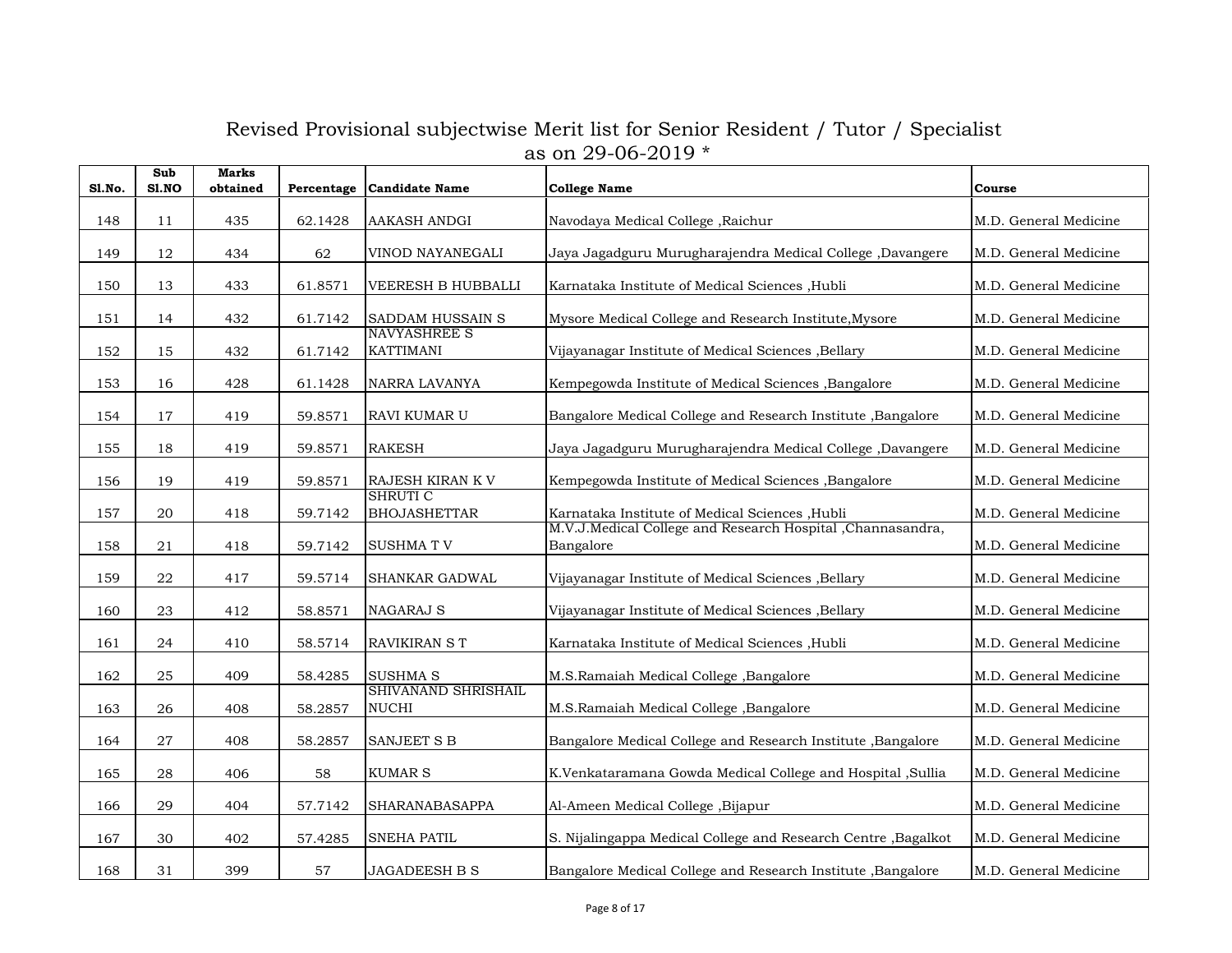| <b>S1.No.</b> | Sub<br>S1.NO     | <b>Marks</b><br>obtained | Percentage | <b>Candidate Name</b>                  | <b>College Name</b>                                                                                             | Course                |
|---------------|------------------|--------------------------|------------|----------------------------------------|-----------------------------------------------------------------------------------------------------------------|-----------------------|
| 169           | 32               | 394                      | 56.2857    | SANDEEP IJANTKAR                       | Bangalore Medical College and Research Institute , Bangalore                                                    | M.D. General Medicine |
| 170           | 33               | 393                      | 56.1428    | KIRANA KUMAR B N                       | Jaya Jagadguru Murugharajendra Medical College, Davangere                                                       | M.D. General Medicine |
| 171           | 34               | 392                      | 56         | RAKESH RAJE URS M C                    | Mysore Medical College and Research Institute, Mysore                                                           | M.D. General Medicine |
| 172           | 35               | 391                      | 55.8571    | <b>BHARATH G</b>                       | Sri Dharmasthala Manjunatheshwara Medical college, Dharwad                                                      | M.D. General Medicine |
| 173           | 36               | 382                      | 54.5714    | <b>MAHESH K</b><br><b>KIRAN NAGESH</b> | Adichunchanagiri Institute of Medical Sciences , Bellur, Mandya<br>Dist.                                        | M.D. General Medicine |
| 174           | 37               | 379                      | 54.1428    | <b>MUGADUR</b>                         | Al-Ameen Medical College , Bijapur                                                                              | M.D. General Medicine |
| 175           | 38               | 367                      | 52.4285    | <b>MURALIDHAR T</b>                    | Jaya Jagadguru Murugharajendra Medical College, Davangere                                                       | M.D. General Medicine |
| 176           | $\mathbf{1}$     | 512                      | 73.1428    | <b>SHRUTI</b>                          | Mysore Medical College and Research Institute, Mysore                                                           | M.D. Radio Diagnosis  |
| 177           | $\overline{2}$   | 505                      | 72.1428    | <b>ASHRAF NADAF</b>                    | Mysore Medical College and Research Institute, Mysore                                                           | M.D. Radio Diagnosis  |
| 178           | 3                | 496                      | 70.8571    | <b>ANURAJ B N</b>                      | Mysore Medical College and Research Institute, Mysore                                                           | M.D. Radio Diagnosis  |
| 179           | $\overline{4}$   | 467                      | 66.7142    | <b>B GURUMURTHY</b>                    | Jaya Jagadguru Murugharajendra Medical College, Davangere                                                       | M.D. Radio Diagnosis  |
| 180           | $\mathbf 5$      | 466                      | 66.5714    | <b>BINDUSHREE T M</b>                  | Kempegowda Institute of Medical Sciences , Bangalore<br>Vydehi Institute of Medical Science and Research Centre | M.D. Radio Diagnosis  |
| 181           | 6                | 446                      | 63.7142    | AASTHA CHAWLA                          | ,Bangalore                                                                                                      | M.D. Radio Diagnosis  |
| 182           | $\overline{7}$   | 442                      | 63.1428    | SUPREETHA HEGDE A                      | Bangalore Medical College and Research Institute, Bangalore                                                     | M.D. Radio Diagnosis  |
| 183           | 8                | 431                      | 61.5714    | <b>SYED MUQTADIR</b>                   | M.S.Ramaiah Medical College, Bangalore                                                                          | M.D. Radio Diagnosis  |
| 184           | 9                | 431                      | 61.5714    | <b>GEETHA PRIYADARSHINI</b><br>T       | Bangalore Medical College and Research Institute, Bangalore                                                     | M.D. Radio Diagnosis  |
| 185           | $\mathbf{1}$     | 474                      | 67.7142    | HARINI K C                             | A.J.Institute of Medical Sciences , Mangalore                                                                   | M.D. Psychiatry       |
| 186           | $\boldsymbol{2}$ | 440                      | 62.8571    | KRUTIKA AINAPUR                        | S. Nijalingappa Medical College and Research Centre , Bagalkot                                                  | M.D. Psychiatry       |
| 187           | 3                | 421                      | 60.1428    | ANJANA N RAMAMURTHY                    | Father Muller Institute of Med. Education and Research<br>,Mangalore                                            | M.D. Psychiatry       |
| 188           | $\overline{4}$   | 399                      | 57         | VINYAS NISARGA                         | Jaya Jagadguru Murugharajendra Medical College, Davangere                                                       | M.D. Psychiatry       |
| 189           | $\mathbf 5$      | 398                      | 56.8571    | <b>SHIVARANJAN</b><br>CHANDRAPPA BALI  | M.V.J.Medical College and Research Hospital , Channasandra,<br>Bangalore                                        | M.D. Psychiatry       |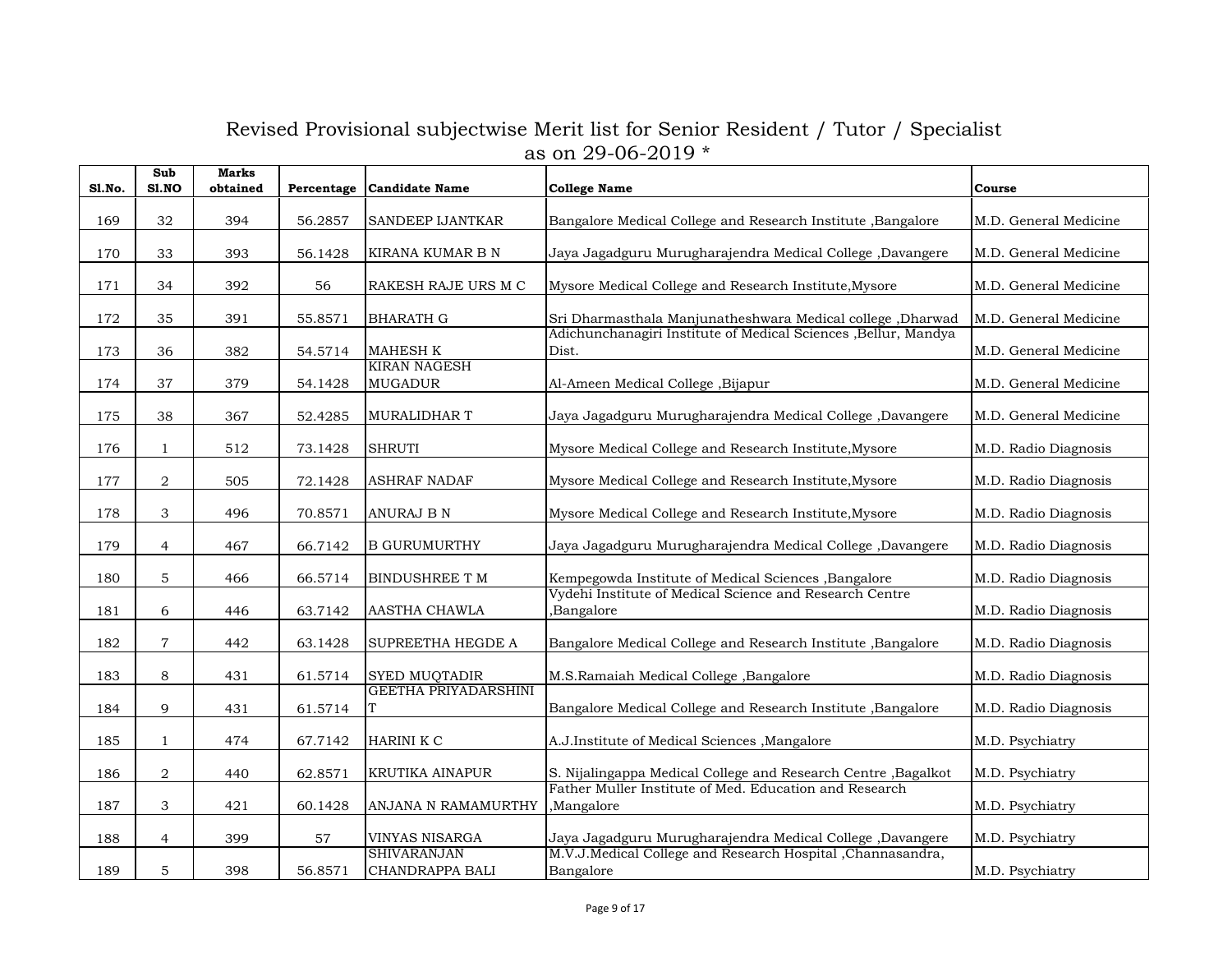| Sl.No. | Sub<br>S1.NO   | <b>Marks</b><br>obtained | Percentage | <b>Candidate Name</b>   | <b>College Name</b>                                            | Course                    |
|--------|----------------|--------------------------|------------|-------------------------|----------------------------------------------------------------|---------------------------|
| 190    | 6              | 395                      | 56.4285    | AMULYA B                | Rajarajeshwari Medical College and Hospital , Bangalore        | M.D. Psychiatry           |
|        |                |                          |            |                         | Shymanuru Shivashankarappa Institute Of Medical Sciences       |                           |
| 191    | $\overline{7}$ | 395                      | 56.4285    | VADIRAJ G               | Davangere                                                      | M.D. Psychiatry           |
|        |                |                          |            | <b>DARSHAN YALLAPPA</b> | M.V.J.Medical College and Research Hospital , Channasandra,    |                           |
| 192    | 8              | 389                      | 55.5714    | <b>JOTIBANNAD</b>       | Bangalore                                                      | M.D. Psychiatry           |
|        |                |                          |            | <b>PRADEEP</b>          |                                                                |                           |
| 193    | $\mathbf{1}$   | 456                      | 65.1428    | ISHWARAPPAGOL           | Rajarajeshwari Medical College and Hospital , Bangalore        | M.D. Respiratory Medicine |
|        |                |                          |            |                         | Vydehi Institute of Medical Science and Research Centre        |                           |
| 194    | $\overline{a}$ | 451                      | 64.4285    | VIJAYKUMAR SHETTAR      | ,Bangalore                                                     | M.D. Respiratory Medicine |
|        |                |                          |            |                         | Vydehi Institute of Medical Science and Research Centre        | M.D Hospital              |
| 195    | $\mathbf{1}$   | 423                      | 60.4285    | <b>RUDRESH S A</b>      | Bangalore,                                                     | Administration            |
|        |                |                          |            |                         | Vydehi Institute of Medical Science and Research Centre        | <b>M.D Hospital</b>       |
| 196    | $\overline{a}$ | 401                      | 57.2857    | REEJA RAJU              | Bangalore,                                                     | Administration            |
|        |                |                          |            |                         |                                                                |                           |
| 197    | $\mathbf{1}$   | 503                      | 71.8571    | <b>ABHISHEK K B</b>     | M.S.Ramaiah Medical College, Bangalore                         | M.D Emergency Medicine    |
|        |                |                          |            |                         | Vydehi Institute of Medical Science and Research Centre        |                           |
| 198    | 2              | 486                      | 69.4285    | VASAVI SHENOY B         | Bangalore,                                                     | M.D Emergency Medicine    |
|        |                |                          |            |                         |                                                                |                           |
| 199    | 3              | 476                      | 68         | SUMAYYA UZMA ROOHI      | Kempegowda Institute of Medical Sciences , Bangalore           | M.D Emergency Medicine    |
|        |                |                          |            |                         | Shymanuru Shivashankarappa Institute Of Medical Sciences       |                           |
| 200    | $\overline{4}$ | 425                      | 60.7142    | DILEEP C N              | Davangere,                                                     | M.D Emergency Medicine    |
|        |                |                          |            |                         |                                                                |                           |
| 201    | $\mathbf{1}$   | 495                      | 70.7142    | <b>SHESHANK</b>         | Navodaya Medical College, Raichur                              | M.S. Opthalamology        |
|        |                |                          |            |                         |                                                                |                           |
| 202    | $\overline{a}$ | 480                      | 68.5714    | <b>SUJATA</b>           | Mysore Medical College and Research Institute, Mysore          | M.S. Opthalamology        |
|        |                |                          |            |                         |                                                                |                           |
| 203    | 3              | 478                      | 68.2857    | ANUSHA N SANGAPUR       | A.J.Institute of Medical Sciences , Mangalore                  | M.S. Opthalamology        |
|        |                |                          |            |                         |                                                                |                           |
| 204    | $\overline{4}$ | 471                      | 67.2857    | <b>CHANDRAPRABHA S</b>  | Bangalore Medical College and Research Institute, Bangalore    | M.S. Opthalamology        |
|        |                |                          |            |                         |                                                                |                           |
| 205    | 5              | 470                      | 67.1428    | KRITHIKA M              | Mahadevappa Rampure Medical College, Gulbarga                  | M.S. Opthalamology        |
|        |                |                          |            |                         |                                                                |                           |
| 206    | 6              | 467                      | 66.7142    | N BHAVANA               | Bangalore Medical College and Research Institute, Bangalore    | M.S. Opthalamology        |
|        |                |                          |            |                         |                                                                |                           |
| 207    | $\overline{7}$ | 455                      | 65         | VISHWAS D               | Rajarajeshwari Medical College and Hospital , Bangalore        | M.S. Opthalamology        |
|        |                |                          |            |                         | Adichunchanagiri Institute of Medical Sciences ,Bellur, Mandya |                           |
| 208    | 8              | 449                      | 64.1428    | MAITHRI V THUNGA        | Dist.                                                          | M.S. Opthalamology        |
|        |                |                          |            |                         |                                                                |                           |
| 209    | 9              | 447                      | 63.8571    | NALINI MAHENDRAKER      | Vijayanagar Institute of Medical Sciences , Bellary            | M.S. Opthalamology        |
|        |                |                          |            | <b>KAVYA KRISHNARAO</b> | Vydehi Institute of Medical Science and Research Centre        |                           |
| 210    | 10             | 441                      | 63         | <b>DESHAPANDE</b>       | ,Bangalore                                                     | M.S. Opthalamology        |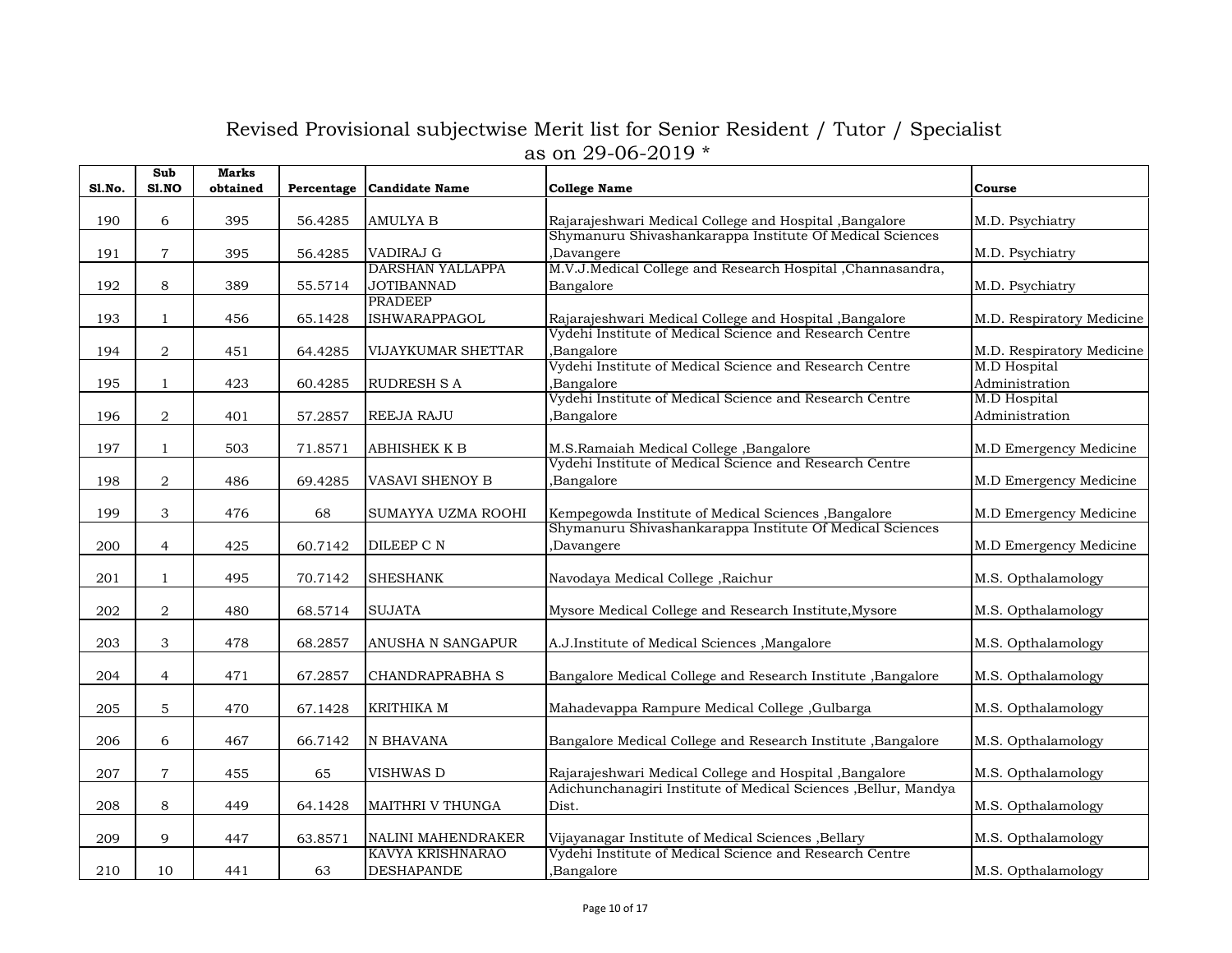| <b>S1.No.</b> | Sub<br>S1.NO     | <b>Marks</b><br>obtained | Percentage | <b>Candidate Name</b>                  | <b>College Name</b>                                                     | Course             |
|---------------|------------------|--------------------------|------------|----------------------------------------|-------------------------------------------------------------------------|--------------------|
| 211           | 11               | 441                      | 63         | SUNEEL J MEHARWADE                     | Jaya Jagadguru Murugharajendra Medical College, Davangere               | M.S. Opthalamology |
| 212           | 12               | 441                      | 63         | SHRUTI MUDDEBIHAL                      | Jaya Jagadguru Murugharajendra Medical College ,Davangere               | M.S. Opthalamology |
| 213           | 13               | 439                      | 62.7142    | SINCHANA ADYANTHAYA                    | Karnataka Institute of Medical Sciences , Hubli                         | M.S. Opthalamology |
| 214           | 14               | 435                      | 62.1428    | FARHEEN SANA SHAKIR                    | Father Muller Institute of Med. Education and Research<br>Mangalore     | M.S. Opthalamology |
| 215           | 15               | 419                      | 59.8571    | NIVEDITHA R K                          | S. Nijalingappa Medical College and Research Centre , Bagalkot          | M.S. Opthalamology |
| 216           | 16               | 416                      | 59.4285    | MOHAMMED HAFEEZ                        | Adichunchanagiri Institute of Medical Sciences ,Bellur, Mandya<br>Dist. | M.S. Opthalamology |
| $217\,$       | 17               | 410                      | 58.5714    | AKSHATA CHANDAKI                       | K.Venkataramana Gowda Medical College and Hospital , Sullia             | M.S. Opthalamology |
| 218           | 18               | 405                      | 57.8571    | PADMINI <sub>S</sub>                   | Mysore Medical College and Research Institute, Mysore                   | M.S. Opthalamology |
| 219           | 19               | 389                      | 55.5714    | SANKALPA K C                           | Shymanuru Shivashankarappa Institute Of Medical Sciences<br>Davangere,  | M.S. Opthalamology |
| 220           | $\mathbf{1}$     | 498                      | 71.1428    | <b>FARHA NAAZ</b>                      | Mahadevappa Rampure Medical College , Gulbarga                          | M.S. ENT           |
| 221           | $\boldsymbol{2}$ | 482                      | 68.8571    | SHRADHA PAWAR                          | S. Nijalingappa Medical College and Research Centre , Bagalkot          | M.S. ENT           |
| 222           | 3                | 462                      | 66         | SUGANSHI GARG                          | M.V.J.Medical College and Research Hospital ,Channasandra,<br>Bangalore | M.S. ENT           |
| 223           | $\overline{4}$   | 456                      | 65.1428    | <b>MOHAMMED NADEEM</b><br>AFROZE MALLI | Navodaya Medical College, Raichur                                       | M.S. ENT           |
| 224           | 5                | 452                      | 64.5714    | RAJASHREE KT                           | Jaya Jagadguru Murugharajendra Medical College, Davangere               | M.S. ENT           |
| 225           | 6                | 450                      | 64.2857    | SHIV SHANKAR AJUR                      | Karnataka Institute of Medical Sciences ,Hubli                          | M.S. ENT           |
| 226           | $\overline{7}$   | 450                      | 64.2857    | SADIA M SHAIKH                         | Father Muller Institute of Med. Education and Research<br>Mangalore,    | M.S. ENT           |
| 227           | 8                | 445                      | 63.5714    | <b>RAJASHREE</b>                       | Bangalore Medical College and Research Institute, Bangalore             | M.S. ENT           |
| 228           | 9                | 444                      | 63.4285    | ANIL S                                 | M.S.Ramaiah Medical College, Bangalore                                  | M.S. ENT           |
| 229           | 10               | 442                      | 63.1428    | <b>HARIPRASAD</b>                      | Jaya Jagadguru Murugharajendra Medical College, Davangere               | M.S. ENT           |
| 230           | 11               | 440                      | 62.8571    | <b>AKASH ARADHYA S</b>                 | Mysore Medical College and Research Institute, Mysore                   | M.S. ENT           |
| 231           | 12               | 428                      | 61.1428    | NIKITHA PILLAI                         | Kempegowda Institute of Medical Sciences , Bangalore                    | M.S. ENT           |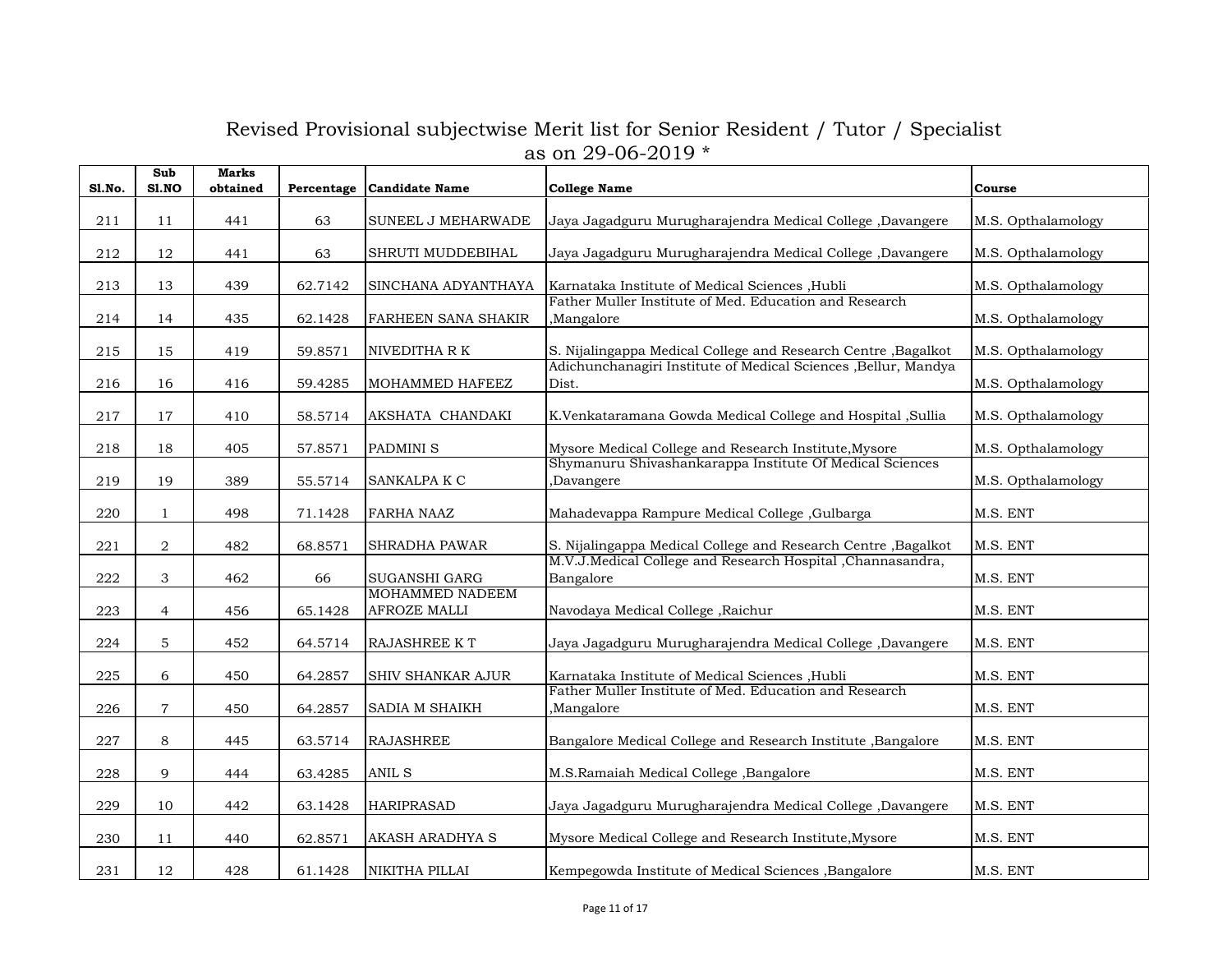| <b>S1.No.</b> | Sub<br>S1.NO   | <b>Marks</b><br>obtained | Percentage | <b>Candidate Name</b>                    | <b>College Name</b>                                                      | Course           |
|---------------|----------------|--------------------------|------------|------------------------------------------|--------------------------------------------------------------------------|------------------|
| 232           | 13             | 426                      | 60.8571    | RAVI AMBEWADI                            | Mandya Institute of Medical Sciences , Mandya                            | M.S. ENT         |
| 233           | 14             | 418                      | 59.7142    | SAJITHA S CHANDRAN                       | Shymanuru Shivashankarappa Institute Of Medical Sciences<br>Davangere,   | M.S. ENT         |
| 234           | 15             | 414                      | 59.1428    | PRUTHVI RAJ S                            | Rajarajeshwari Medical College and Hospital , Bangalore                  | M.S. ENT         |
| 235           | 16             | 414                      | 59.1428    | AFSHAN TARANNUM                          | Bangalore Medical College and Research Institute , Bangalore             | M.S. ENT         |
| 236           | 17             | 411                      | 58.7142    | SUNITHA N                                | A.J.Institute of Medical Sciences , Mangalore                            | M.S. ENT         |
| 237           | 18             | 393                      | 56.1428    | LEKHA KA                                 | Sri Dharmasthala Manjunatheshwara Medical college, Dharwad               | M.S. ENT         |
| 238           | 19             | 391                      | 55.8571    | PRIYA BADKAR                             | Bangalore Medical College and Research Institute , Bangalore             | M.S. ENT         |
| 239           | 20             | 385                      | 55         | <b>ABDULLAH</b>                          | Shymanuru Shivashankarappa Institute Of Medical Sciences<br>,Davangere   | M.S. ENT         |
| 240           | $\mathbf{1}$   | 472                      | 67.4285    | HARICHARAN L                             | M.S.Ramaiah Medical College, Bangalore                                   | M.S. Orthopedics |
| 241           | $\overline{a}$ | 444                      | 63.4285    | HARSHITH N                               | M.S.Ramaiah Medical College, Bangalore                                   | M.S. Orthopedics |
| 242           | 3              | 435                      | 62.1428    | ANUDEEP N NAIK                           | Kempegowda Institute of Medical Sciences , Bangalore                     | M.S. Orthopedics |
| 243           | $\overline{4}$ | 435                      | 62.1428    | <b>YOGESH</b>                            | Karnataka Institute of Medical Sciences , Hubli                          | M.S. Orthopedics |
| 244           | 5              | 433                      | 61.8571    | <b>NAVEEN YAMANAPPA</b><br><b>SAJJAN</b> | Vijayanagar Institute of Medical Sciences , Bellary                      | M.S. Orthopedics |
| 245           | 6              | 417                      | 59.5714    | <b>RAJSHEKHAR</b>                        | Vijayanagar Institute of Medical Sciences , Bellary                      | M.S. Orthopedics |
| 246           | $\overline{7}$ | 408                      | 58.2857    | <b>SYED SHAHEBAZ</b><br>HUSSAIN KAZMI    | Bangalore Medical College and Research Institute , Bangalore             | M.S. Orthopedics |
| 247           | $\,8\,$        | 405                      | 57.8571    | <b>VENKATESH V</b>                       | Adichunchanagiri Institute of Medical Sciences , Bellur, Mandya<br>Dist. | M.S. Orthopedics |
| 248           | 9              | 404                      | 57.7142    | PRAJWAL N                                | Karnataka Institute of Medical Sciences , Hubli                          | M.S. Orthopedics |
| 249           | 10             | 400                      | 57.1428    | MANJUDEV S N                             | Sri Dharmasthala Manjunatheshwara Medical college, Dharwad               | M.S. Orthopedics |
| 250           | 11             | 391                      | 55.8571    | <b>MD IRSHAD NAVEED</b><br><b>AHMED</b>  | Bangalore Medical College and Research Institute , Bangalore             | M.S. Orthopedics |
| 251           | 12             | 389                      | 55.5714    | VINAY H P                                | Mysore Medical College and Research Institute, Mysore                    | M.S. Orthopedics |
| 252           | 13             | 389                      | 55.5714    | MANU B B                                 | Jaya Jagadguru Murugharajendra Medical College, Davangere                | M.S. Orthopedics |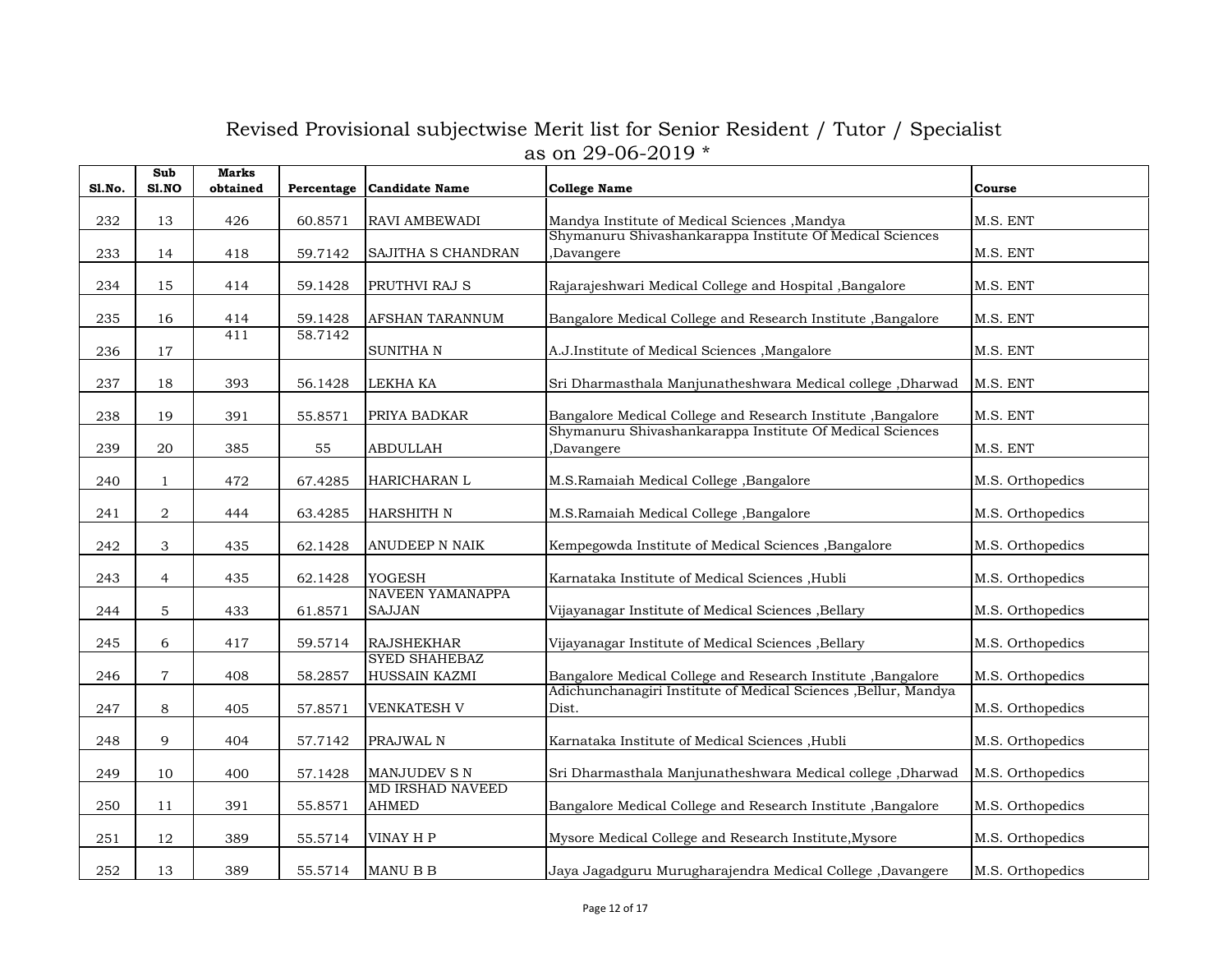| <b>S1.No.</b> | Sub<br>S1.NO     | <b>Marks</b><br>obtained | Percentage | <b>Candidate Name</b> | <b>College Name</b>                                                     | Course           |
|---------------|------------------|--------------------------|------------|-----------------------|-------------------------------------------------------------------------|------------------|
| 253           | 14               | 376                      | 53.7142    | MOTURU DEVENDRA       | Sanjay Gandhi Institute of Trauma and Orthopaedics, Bangalore           | M.S. Orthopedics |
| 254           | $\mathbf{1}$     | 505                      | 72.1428    | <b>MALAVIKA</b>       | Bangalore Medical College and Research Institute, Bangalore             | M.D. Anaesthesia |
| 255           | $\boldsymbol{2}$ | 491                      | 70.1428    | RAJESH S B            | Navodaya Medical College, Raichur                                       | M.D. Anaesthesia |
| 256           | 3                | 481                      | 68.7142    | SWATHI NAYAK          | Kempegowda Institute of Medical Sciences , Bangalore                    | M.D. Anaesthesia |
| 257           | $\overline{4}$   | 481                      | 68.7142    | P G RAGHAVENDRA       | Mahadevappa Rampure Medical College, Gulbarga                           | M.D. Anaesthesia |
| 258           | $\mathbf 5$      | 473                      | 67.5714    | TAMANNA AHEMAD        | A.J.Institute of Medical Sciences , Mangalore                           | M.D. Anaesthesia |
| 259           | 6                | 471                      | 67.2857    | DR SHUBHA S           | Bangalore Medical College and Research Institute, Bangalore             | M.D. Anaesthesia |
| 260           | $\overline{7}$   | 466                      | 66.5714    | <b>AMITHA M N</b>     | Navodaya Medical College, Raichur                                       | M.D. Anaesthesia |
| 261           | 8                | 455                      | 65         | SINDHU <sub>S</sub>   | Mysore Medical College and Research Institute, Mysore                   | M.D. Anaesthesia |
| 262           | 9                | 453                      | 64.7142    | SANDHYA RANI S V      | Sri Dharmasthala Manjunatheshwara Medical college, Dharwad              | M.D. Anaesthesia |
| 263           | 10               | 452                      | 64.5714    | SHRUTHI SHREE S       | Rajarajeshwari Medical College and Hospital , Bangalore                 | M.D. Anaesthesia |
| 264           | 11               | 450                      | 64.2857    | MANUJA H S            | S. Nijalingappa Medical College and Research Centre, Bagalkot           | M.D. Anaesthesia |
| 265           | 12               | 448                      | 64         | <b>SUNITHA M</b>      | Jaya Jagadguru Murugharajendra Medical College, Davangere               | M.D. Anaesthesia |
| 266           | 13               | 447                      | 63.8571    | SAGAR SRINIVAS K      | Bangalore Medical College and Research Institute, Bangalore             | M.D. Anaesthesia |
| 267           | 14               | 446                      | 63.7142    | <b>ARPITHA B</b>      | Karnataka Institute of Medical Sciences , Hubli                         | M.D. Anaesthesia |
| 268           | 15               | 446                      | 63.7142    | <b>VISHAL</b>         | Father Muller Institute of Med. Education and Research<br>Mangalore     | M.D. Anaesthesia |
| 269           | 16               | 442                      | 63.1428    | MOHAMMAD ABBAS        | M.S.Ramaiah Medical College, Bangalore                                  | M.D. Anaesthesia |
| 270           | 17               | 442                      | 63.1428    | GAYATRI C KADAGANCHI  | Bangalore Medical College and Research Institute, Bangalore             | M.D. Anaesthesia |
| 271           | 18               | 442                      | 63.1428    | ARCHANA H P           | M.S.Ramaiah Medical College, Bangalore                                  | M.D. Anaesthesia |
| 272           | 19               | 441                      | 63         | <b>JANANI A</b>       | Bangalore Medical College and Research Institute , Bangalore            | M.D. Anaesthesia |
| 273           | 20               | 440                      | 62.8571    | <b>SUMITHAB</b>       | Adichunchanagiri Institute of Medical Sciences ,Bellur, Mandya<br>Dist. | M.D. Anaesthesia |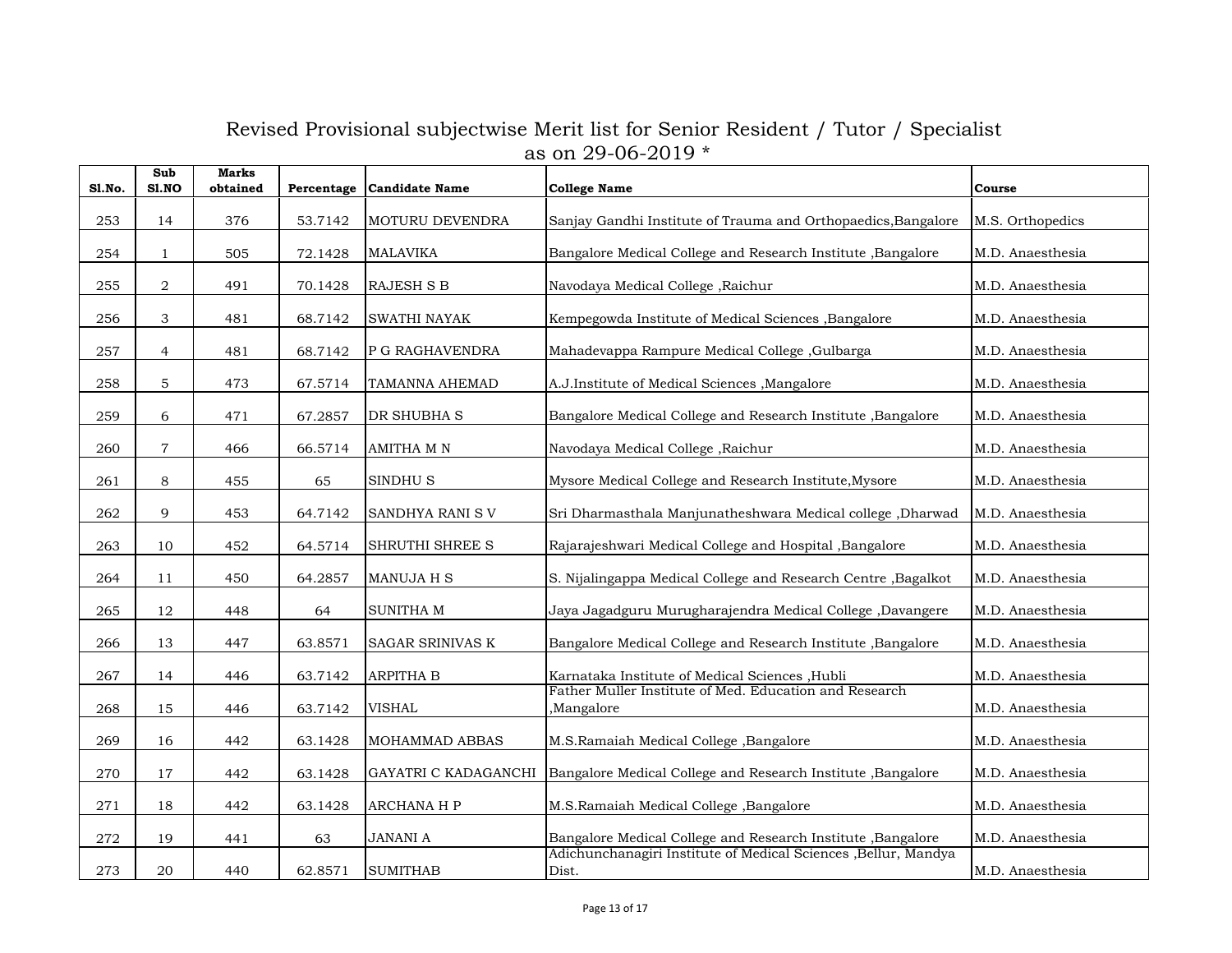| <b>S1.No.</b> | Sub<br>S1.NO   | <b>Marks</b><br>obtained | Percentage | Candidate Name                            | <b>College Name</b>                                                            | Course               |
|---------------|----------------|--------------------------|------------|-------------------------------------------|--------------------------------------------------------------------------------|----------------------|
| 274           | 21             | 439                      | 62.7142    | NETRAVATHI H                              | K.Venkataramana Gowda Medical College and Hospital ,Sullia                     | M.D. Anaesthesia     |
| 275           | 22             | 433                      | 61.8571    | <b>VEERESH KM</b>                         | Vijayanagar Institute of Medical Sciences , Bellary                            | M.D. Anaesthesia     |
| 276           | 23             | 429                      | 61.2857    | <b>BHAVANA D A</b>                        | Bangalore Medical College and Research Institute , Bangalore                   | M.D. Anaesthesia     |
| 277           | 24             | 420                      | 60         | PRIYANKA N P                              | Rajarajeshwari Medical College and Hospital ,Bangalore                         | M.D. Anaesthesia     |
| 278           | 25             | 419                      | 59.8571    | AKHILRAO UK                               | M.V.J.Medical College and Research Hospital ,Channasandra,<br>Bangalore        | M.D. Anaesthesia     |
| 279           | 26             | 417                      | 59.5714    | <b>SMITHA S</b>                           | Shymanuru Shivashankarappa Institute Of Medical Sciences<br>,Davangere         | M.D. Anaesthesia     |
| 280           | 27             | 416                      | 59.4285    | <b>ABHILASH C</b>                         | Jaya Jagadguru Murugharajendra Medical College, Davangere                      | M.D. Anaesthesia     |
| 281           | 28             | 415                      | 59.2857    | <b>ADITYA MANJUNATH</b>                   | Dr. B.R. Ambedkar Medical College, Bangalore                                   | M.D. Anaesthesia     |
| 282           | 29             | 415                      | 59.2857    | ANAND G VALU                              | Vijayanagar Institute of Medical Sciences , Bellary                            | M.D. Anaesthesia     |
| 283           | 30             | 414                      | 59.1428    | <b>SANDEEP REDDY DEVI</b><br><b>REDDY</b> | Vydehi Institute of Medical Science and Research Centre<br>Bangalore,          | M.D. Anaesthesia     |
| 284           | 31             | 413                      | 59         | <b>CHAITRA V</b>                          | Jaya Jagadguru Murugharajendra Medical College, Davangere                      | M.D. Anaesthesia     |
| 285           | 32             | 408                      | 58.2857    | RAMESHBABU M                              | K.Venkataramana Gowda Medical College and Hospital , Sullia                    | M.D. Anaesthesia     |
| 286           | 33             | 406                      | 58         | VIJAYKUMAR                                | Khaja Bande Navaz Institute Of Medical Sciences , Gulbarga                     | M.D. Anaesthesia     |
| 287           | $\mathbf{1}$   | 458                      | 65.4285    |                                           | RAGHAVENDRA BALLAL R Jaya Jagadguru Murugharajendra Medical College ,Davangere | M.S. General Surgery |
| 288           | $\,2$          | 458                      | 65.4285    | PUJARI PRACHI<br><b>MALAGOUDA</b>         | Mahadevappa Rampure Medical College, Gulbarga                                  | M.S. General Surgery |
| 289           | $\,$ 3 $\,$    | 447                      | 63.8571    | SHASHI KUMAR G                            | M.S.Ramaiah Medical College ,Bangalore                                         | M.S. General Surgery |
| 290           | $\overline{4}$ | 444                      | 63.4285    | <b>BHARAT KUMAR</b><br><b>HINDINAMANI</b> | Karnataka Institute of Medical Sciences , Hubli                                | M.S. General Surgery |
| 291           | 5              | 442                      | 63.1428    | <b>SUPREETH N</b>                         | Father Muller Institute of Med. Education and Research<br>,Mangalore           | M.S. General Surgery |
| 292           | 6              | 441                      | 63         | MONAIZA SHARMEEN                          | Bangalore Medical College and Research Institute, Bangalore                    | M.S. General Surgery |
| 293           | $\overline{7}$ | 440                      | 62.8571    | VINAY V                                   | M.V.J.Medical College and Research Hospital , Channasandra,<br>Bangalore       | M.S. General Surgery |
| 294           | 8              | 438                      | 62.5714    | KALAVATHI L                               | Mysore Medical College and Research Institute, Mysore                          | M.S. General Surgery |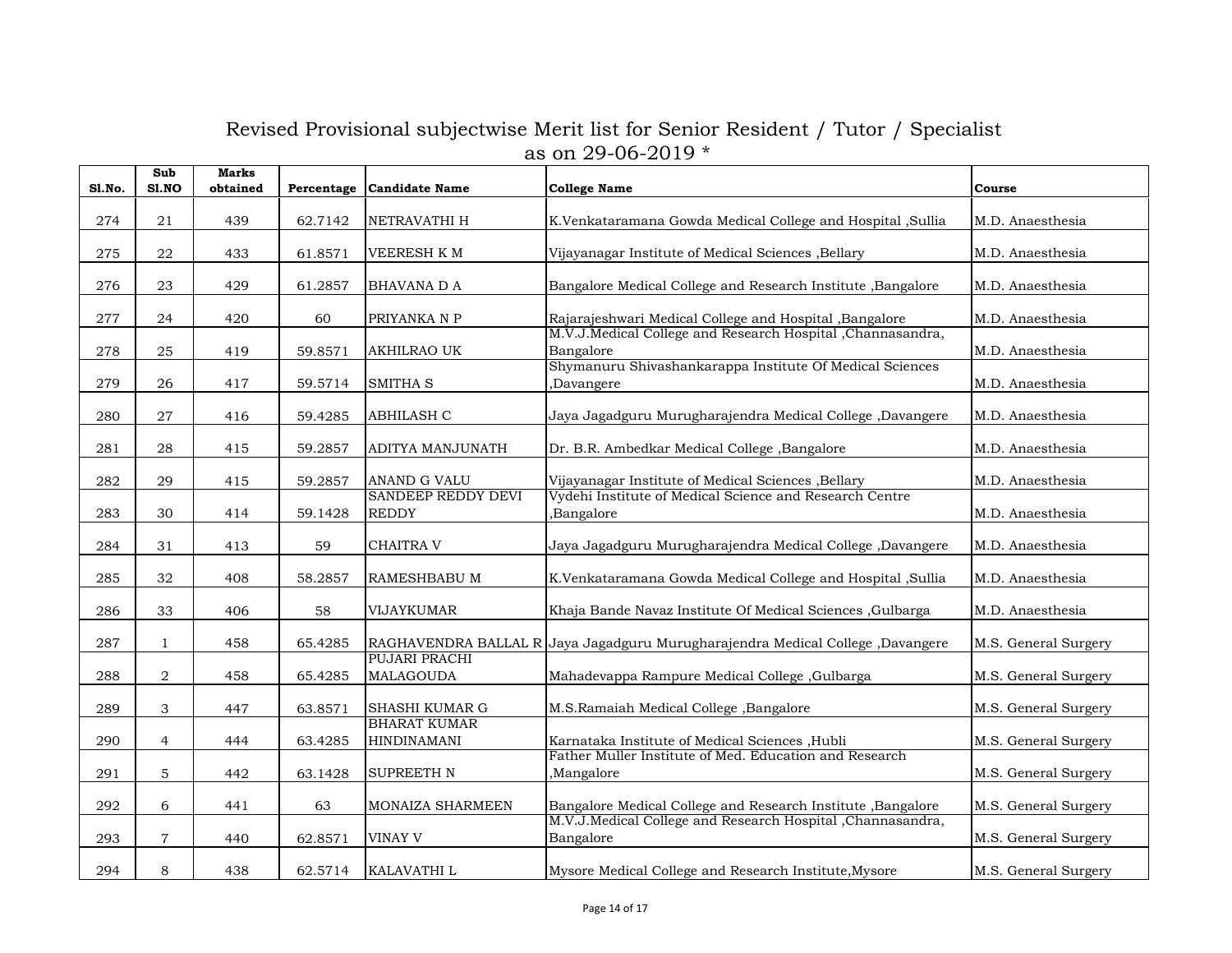| <b>S1.No.</b> | Sub<br><b>S1.NO</b> | <b>Marks</b><br>obtained |         | Percentage Candidate Name                 | <b>College Name</b>                                          | Course               |
|---------------|---------------------|--------------------------|---------|-------------------------------------------|--------------------------------------------------------------|----------------------|
| 295           | 9                   | 438                      | 62.5714 | VARUN G HUILGOL                           | Jaya Jagadguru Murugharajendra Medical College, Davangere    | M.S. General Surgery |
| 296           | 10                  | 437                      | 62.4285 | FAIYAZ ABDUL JABBAR                       | Mysore Medical College and Research Institute, Mysore        | M.S. General Surgery |
| 297           | 11                  | 436                      | 62.2857 | SUNIL KUMAR V                             | Mysore Medical College and Research Institute, Mysore        | M.S. General Surgery |
| 298           | 12                  | 434                      | 62      | C G SUNIL                                 | Karnataka Institute of Medical Sciences , Hubli              | M.S. General Surgery |
| 299           | 13                  | 434                      | 62      | SANTHOSH KUMAR D P                        | Bangalore Medical College and Research Institute, Bangalore  | M.S. General Surgery |
| 300           | 14                  | 433                      | 61.8571 | ANUKETHAN J                               | Kempegowda Institute of Medical Sciences , Bangalore         | M.S. General Surgery |
| 301           | 15                  | 431                      | 61.5714 | <b>MOHAMMED</b><br>REHANKHAN MADRANGI     | Bangalore Medical College and Research Institute , Bangalore | M.S. General Surgery |
| 302           | 16                  | 426                      | 60.8571 | NAMAN SINGHAL                             | A.J.Institute of Medical Sciences , Mangalore                | M.S. General Surgery |
| 303           | 17                  | 426                      | 60.8571 | SANDHYA KUMARI D                          | Mysore Medical College and Research Institute, Mysore        | M.S. General Surgery |
| 304           | 18                  | 425                      | 60.7142 | SHREYAS M D                               | Mysore Medical College and Research Institute, Mysore        | M.S. General Surgery |
| 305           | 19                  | 424                      | 60.5714 | KAVYA T                                   | Bangalore Medical College and Research Institute, Bangalore  | M.S. General Surgery |
| 306           | 20                  | 424                      | 60.5714 | <b>ANAND CHANNAPPA</b><br><b>KUCHANUR</b> | Bangalore Medical College and Research Institute , Bangalore | M.S. General Surgery |
| 307           | 21                  | 423                      | 60.4285 | <b>AKASH M V</b>                          | Dr. B.R. Ambedkar Medical College, Bangalore                 | M.S. General Surgery |
| 308           | ${\bf 22}$          | 423                      | 60.4285 | VIJAY N                                   | Al-Ameen Medical College, Bijapur                            | M.S. General Surgery |
| 309           | 23                  | 420                      | 60      | <b>VEERSHETTY</b>                         | Rajarajeshwari Medical College and Hospital , Bangalore      | M.S. General Surgery |
| 310           | 24                  | 419                      | 59.8571 | <b>AKSHAY KUMAR</b>                       | Vijayanagar Institute of Medical Sciences , Bellary          | M.S. General Surgery |
| 311           | 25                  | 418                      | 59.7142 | <b>M R VISWAS</b>                         | Karnataka Institute of Medical Sciences , Hubli              | M.S. General Surgery |
| 312           | 26                  | 418                      | 59.7142 | <b>VAIBHAV JOSHI</b>                      | Karnataka Institute of Medical Sciences , Hubli              | M.S. General Surgery |
| 313           | 27                  | 418                      | 59.7142 | CHANNABASAVARAJ<br><b>HOSANGADI</b>       | Jaya Jagadguru Murugharajendra Medical College ,Davangere    | M.S. General Surgery |
| 314           | 28                  | 414                      | 59.1428 | RANJITA HEGDE                             | Karnataka Institute of Medical Sciences , Hubli              | M.S. General Surgery |
| 315           | 29                  | 414                      | 59.1428 | <b>SRIDHAR S ILAGER</b>                   | Karnataka Institute of Medical Sciences , Hubli              | M.S. General Surgery |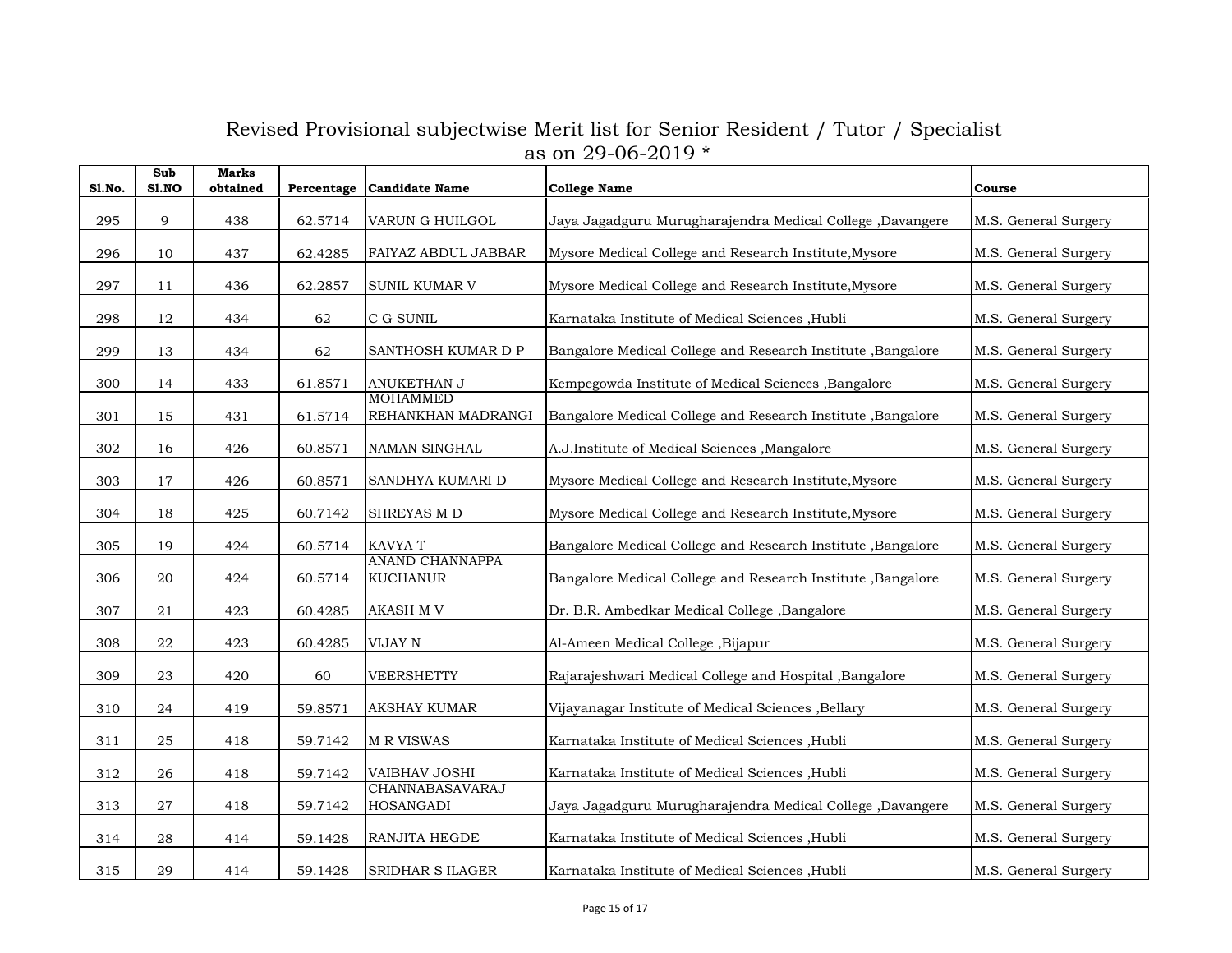| Sl.No. | Sub<br>S1.NO | <b>Marks</b><br>obtained |         | Percentage Candidate Name           | <b>College Name</b>                                                      | Course                            |
|--------|--------------|--------------------------|---------|-------------------------------------|--------------------------------------------------------------------------|-----------------------------------|
| 316    | 30           | 412                      | 58.8571 | <b>MANJUNATH IRAPPA</b><br>WALI     | M.S.Ramaiah Medical College, Bangalore                                   | M.S. General Surgery              |
| 317    | 31           | 410                      | 58.5714 | <b>AVINASH K</b>                    | Bangalore Medical College and Research Institute, Bangalore              | M.S. General Surgery              |
| 318    | 32           | 409                      | 58.4285 | <b>SOMANATH</b>                     | Mysore Medical College and Research Institute, Mysore                    | M.S. General Surgery              |
| 319    | 33           | 409                      | 58.4285 | ANAND SUNTHAN                       | Bangalore Medical College and Research Institute , Bangalore             | M.S. General Surgery              |
| 320    | 34           | 405                      | 57.8571 | <b>NAGAMALLESHCS</b>                | Mysore Medical College and Research Institute, Mysore                    | M.S. General Surgery              |
| 321    | 35           | 400                      | 57.1428 | <b>CHANDAN S A</b>                  | Bangalore Medical College and Research Institute , Bangalore             | M.S. General Surgery              |
| 322    | 36           | 399                      | 57      | ARUNA NAYAKA N                      | Bangalore Medical College and Research Institute, Bangalore              | M.S. General Surgery              |
| 323    | 37           | 397                      | 56.7142 | <b>ABHISHEK H R</b>                 | Bangalore Medical College and Research Institute, Bangalore              | M.S. General Surgery              |
| 324    | 38           | 397                      | 56.7142 | SHANTKUMARI B                       | Vijayanagar Institute of Medical Sciences , Bellary                      | M.S. General Surgery              |
| 325    | 39           | 396                      | 56.5714 | <b>MANJUNATH NAIK S</b>             | Vijayanagar Institute of Medical Sciences , Bellary                      | M.S. General Surgery              |
| 326    | 40           | 392                      | 56      | SYED TAHARAT HUSSAIN                | K.Venkataramana Gowda Medical College and Hospital , Sullia              | M.S. General Surgery              |
| 327    | 41           | 392                      | 56      | DEEPAK KUMAR K P                    | Karnataka Institute of Medical Sciences , Hubli                          | M.S. General Surgery              |
| 328    | 42           | 388                      | 55.4285 | SHREENIKETAN NAYAK                  | Karnataka Institute of Medical Sciences , Hubli                          | M.S. General Surgery              |
| 329    | 43           | 383                      | 54.7142 | THAHIR M P V R                      | Khaja Bande Navaz Institute Of Medical Sciences , Gulbarga               | M.S. General Surgery              |
| 330    | 44           | 382                      | 54.5714 | PRAKASH S KATTIMANI                 | Bangalore Medical College and Research Institute , Bangalore             | M.S. General Surgery              |
| 331    | 45           | 370                      | 52.8571 | <b>ASIF</b>                         | Adichunchanagiri Institute of Medical Sciences ,Bellur, Mandya<br>Dist.  | M.S. General Surgery              |
| 332    | 46           | 362                      | 51.7142 | SHARANABASAPPA                      | Mahadevappa Rampure Medical College, Gulbarga                            | M.S. General Surgery              |
| 333    | 47           | 361                      | 51.5714 | <b>S ANERUDH</b>                    | Bangalore Medical College and Research Institute , Bangalore             | M.S. General Surgery              |
| 334    | $\mathbf{1}$ | 495                      | 70.7142 | <b>ABHILASH V</b>                   | Father Muller Institute of Med. Education and Research<br>Mangalore      | M.S. Obstetrics and<br>Gynecology |
| 335    | $\,2$        | 478                      | 68.2857 | <b>KIRASUR VARSHA</b><br>VIJAYENDRA | Sri Dharmasthala Manjunatheshwara Medical college, Dharwad               | M.S. Obstetrics and<br>Gynecology |
| 336    | 3            | 470                      | 67.1428 | RAKSHA KUMARASWAMY                  | Adichunchanagiri Institute of Medical Sciences , Bellur, Mandya<br>Dist. | M.S. Obstetrics and<br>Gynecology |